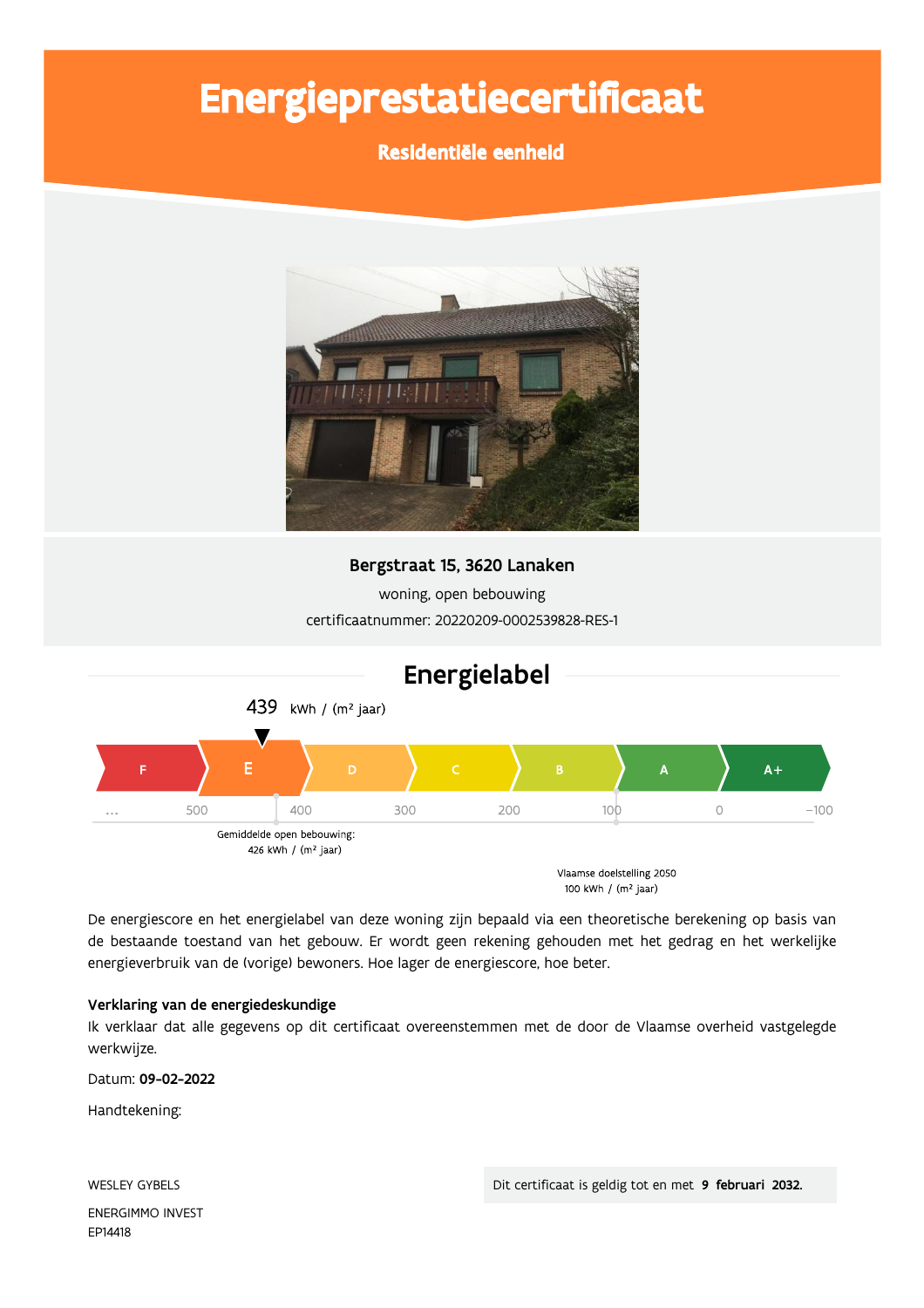# Huidige staat van de woning

Om met uw woning te voldoen aan de energiedoelstelling, zijn er twee mogelijke pistes:

**OF** 

#### $(1)$ Inzetten op isolatie en verwarming

U isoleert elk deel van uw woning tot de voorziet doelstelling én  $\mathbf{u}$ een energie-efficiënte verwarmingsinstallatie (warmtepomp, condenserende ketel. (micro-)WKK. efficiënt warmtenet  $\bigcap_{ }$ decentrale toestellen met een totaal maximaal vermogen van 15 W/m<sup>2</sup>).

 $2^{\circ}$ Energielabel van de woning

> U behaalt een energielabel A voor uw woning(= energiescore van maximaal 100 kWh/(m<sup>2</sup> jaar)). U kiest op welke manier u dat doet: isoleren, efficiënt efficiënt ventileren, verwarmen, zonne-energie, hernieuwbare energie ...



De U-waarde beschrijft de isolatiewaarde van daken, muren, vloeren, vensters ... Hoe lager de U-waarde, hoe beter het constructiedeel isoleert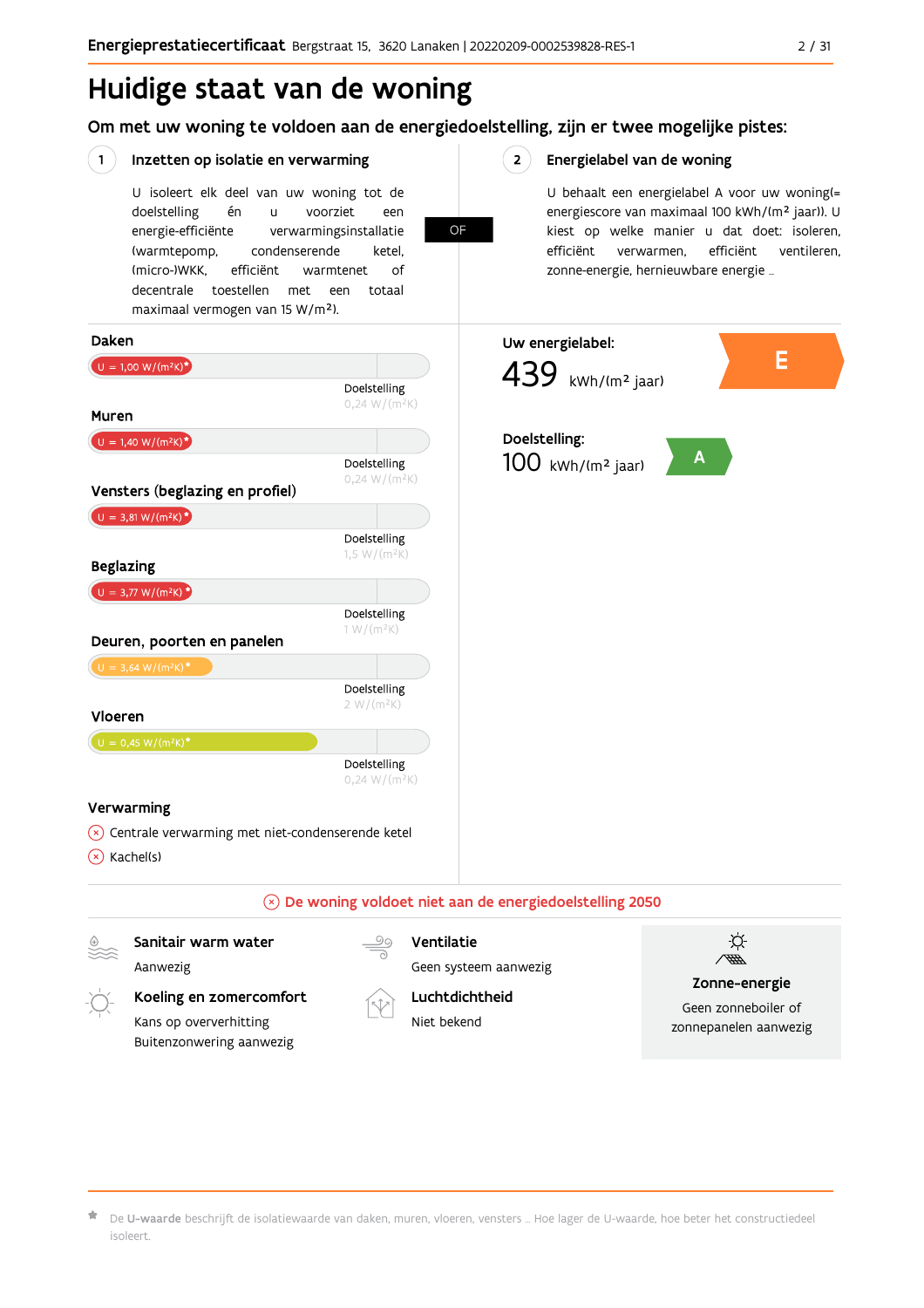# Overzicht aanbevelingen

In deze tabel vindt u aanbevelingen om uw woning energiezuiniger te maken. De aanbevelingen zijn gebaseerd op piste 1. Kunt u ze niet allemaal uitvoeren, dan helpen ze u ook om via piste 2 de doelstelling te halen. Vraag advies aan een specialist voordat u met de renovatiewerken start.

De volgorde in deze tabel is automatisch bepaald en is niet noodzakelijk de juiste volgorde om aan de slag te gaan. Het is louter een eerste indicatie op basis van de energieprestatie.



De prijsindicaties zijn automatisch berekend en kunnen door de energiedeskundige niet aangepast worden. De prijzen zijn bedoeld als indicatie van de gemiddelde marktprijs voor een bepaald type werk. Voor een concrete kostenraming moet u altijd beroep doen op een aannemer of architect. Meer informatie over wat wel en niet inbegrepen is vindt u op pagina 27.

| <b>HUIDIGE SITUATIE</b>                                                                                                                                                                           | <b>AANBEVELING</b>                                                                                                                                | <b>GEMIDDELDE</b><br><b>PRIJSINDICATIE</b> |
|---------------------------------------------------------------------------------------------------------------------------------------------------------------------------------------------------|---------------------------------------------------------------------------------------------------------------------------------------------------|--------------------------------------------|
| <b>Hellend dak</b><br>175 m <sup>2</sup> van het hellende dak is vermoedelijk<br>te weinig geïsoleerd.                                                                                            | Plaats bijkomende isolatie aan de<br>binnenkant van het hellende dak<br>of plaats bijkomende isolatie aan de<br>buitenzijde van het hellende dak. | € 10 500<br>€ 49 000                       |
| Plat dak<br>4,6 m <sup>2</sup> van het platte dak is vermoedelijk te<br>weinig geïsoleerd.                                                                                                        | Plaats bijkomende isolatie boven op het<br>platte dak.                                                                                            | € 2 000 <sup>★</sup>                       |
| Dakvensters en koepels<br>16,8 m <sup>2</sup> van de dakvlakvensters of koepels<br>heeft polycarbonaatplaten. Dat is niet<br>energiezuinig. Ook de profielen zijn<br>thermisch weinig performant. | Plaats nieuwe dakvlakvensters of koepels<br>met hoogrendementsbeglazing en<br>energieperformante raamprofielen                                    | $\epsilon$ 25 000 <sup>**</sup>            |
| Muur<br>195 m <sup>2</sup> van de muren is vermoedelijk te<br>weinig geïsoleerd.                                                                                                                  | Plaats bijkomende isolatie aan de<br>binnenkant van de muur<br>of plaats bijkomende isolatie aan de<br>buitenkant van de muur.                    | € 39 000<br>€ 59 000 <sup>★</sup>          |
| <b>Vensters</b><br>32 m <sup>2</sup> van de vensters heeft dubbele<br>beglazing. Dat is weinig energiezuinig. Ook<br>de raamprofielen zijn thermisch weinig<br>performant.                        | Vervang de vensters door nieuwe vensters € 24 500 <sup>*</sup><br>met hoogrendementsbeglazing en<br>energieperformante raamprofielen.             |                                            |
| Dakvensters en koepels<br>2,9 m <sup>2</sup> van de dakvlakvensters of koepels<br>heeft dubbele beglazing. Dat is weinig<br>energiezuinig. Ook de profielen zijn<br>thermisch weinig performant.  | Plaats nieuwe dakvlakvensters of koepels<br>met hoogrendementsbeglazing en<br>energieperformante raamprofielen.                                   | € 2 500                                    |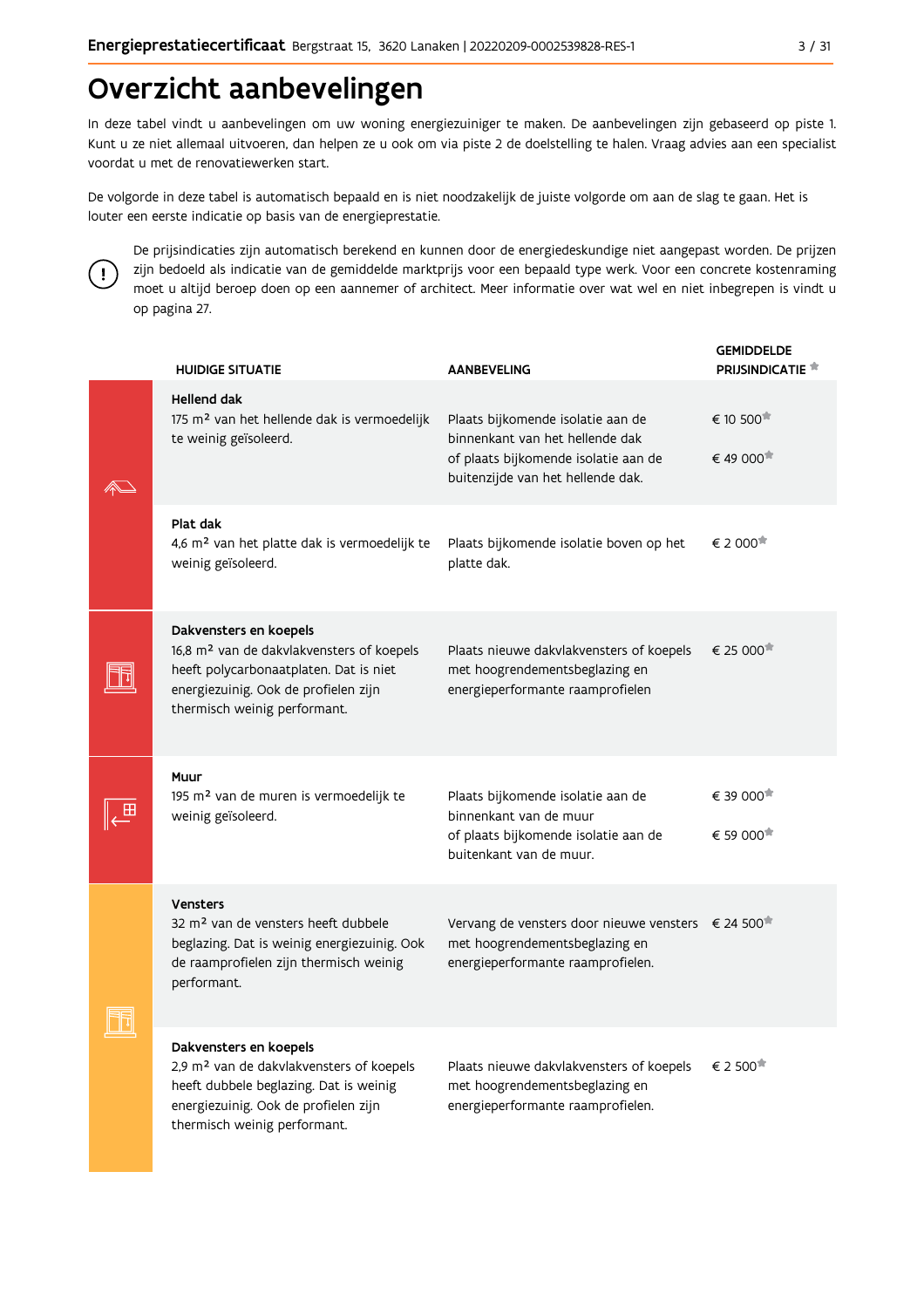|   | Deuren en poorten<br>6,9 m <sup>2</sup> van de deuren of poorten is<br>onvoldoende geïsoleerd.                                                                                                                                                                                                                       | Vervang de weinig energiezuinige deuren<br>of poorten door een energiezuinig<br>alternatief met sterk isolerende profielen.                                                                                                                                                                                                                                                                                                                                                                  | € 4 000 <sup><math>#</math></sup> |
|---|----------------------------------------------------------------------------------------------------------------------------------------------------------------------------------------------------------------------------------------------------------------------------------------------------------------------|----------------------------------------------------------------------------------------------------------------------------------------------------------------------------------------------------------------------------------------------------------------------------------------------------------------------------------------------------------------------------------------------------------------------------------------------------------------------------------------------|-----------------------------------|
|   | Muur in contact met volle grond<br>74 m <sup>2</sup> van de muren in contact met volle<br>grond is vermoedelijk te weinig geïsoleerd.                                                                                                                                                                                | Plaats bijkomende isolatie aan de<br>binnenkant van de muren.                                                                                                                                                                                                                                                                                                                                                                                                                                | € 12 500                          |
|   | Verwarming<br>97% van de woning wordt verwarmd met<br>een niet-condenserende ketel. 3% van de<br>woning wordt verwarmd met een<br>(accumulerende) kachel.                                                                                                                                                            | Vervang deze inefficiënte opwekker(s) door € 11 000 <sup>*</sup><br>een lucht/water of bodem/water<br>warmtepomp<br>of door een condenserende ketel. Plaats<br>een afgiftesysteem waar nodig, bij<br>voorkeur op lage temperatuur.<br>Een condenserende ketel heeft een iets slechter rendement<br>Gemiddeld gezien zal uw energiescore met een<br>condenserende ketel, na uitvoering van alle aanbevelingen<br>een 20-tal kWh/(m <sup>2</sup> jaar) hoger liggen dan met een<br>warmtepomp. | $/ \in 22000$<br>€ 7 000          |
|   | Zonneboiler<br>Er is geen zonneboiler aanwezig.                                                                                                                                                                                                                                                                      | Volgens de zonnekaart is het dak geschikt<br>voor 4,8 m <sup>2</sup> zonnecollectoren. Overweeg<br>de plaatsing van een zonneboiler.                                                                                                                                                                                                                                                                                                                                                         | € 5 000                           |
|   | Zonnepanelen<br>Er zijn geen zonnepanelen aanwezig.                                                                                                                                                                                                                                                                  | Volgens de zonnekaart is het dak geschikt<br>voor 22 m <sup>2</sup> zonnepanelen. Overweeg de<br>plaatsing van zonnepanelen.                                                                                                                                                                                                                                                                                                                                                                 | € 5 500                           |
| 田 | Vloer op volle grond<br>165 m <sup>2</sup> van de vloer op volle grond isoleert<br>vermoedelijk redelijk goed. Bij vloeren op<br>volle grond kunnen de warmteverliezen<br>redelijk beperkt zijn, zelfs als er maar weinig<br>isolatie aanwezig is. Deze vloer voldoet<br>echter nog niet aan de energiedoelstelling. | Overweeg bij een grondige renovatie om<br>bijkomende isolatie in de vloer te plaatsen.                                                                                                                                                                                                                                                                                                                                                                                                       |                                   |

· Energetisch helemaal niet in orde

• Energetisch niet in orde • Zonne-energie

· Energetisch redelijk in orde

\* Als er verschillende gangbare uitvoeringsmethodes zijn, worden de prijzen hiervan gescheiden door een schuine streep. Meer detailinformatie vindt u vanaf pagina 27.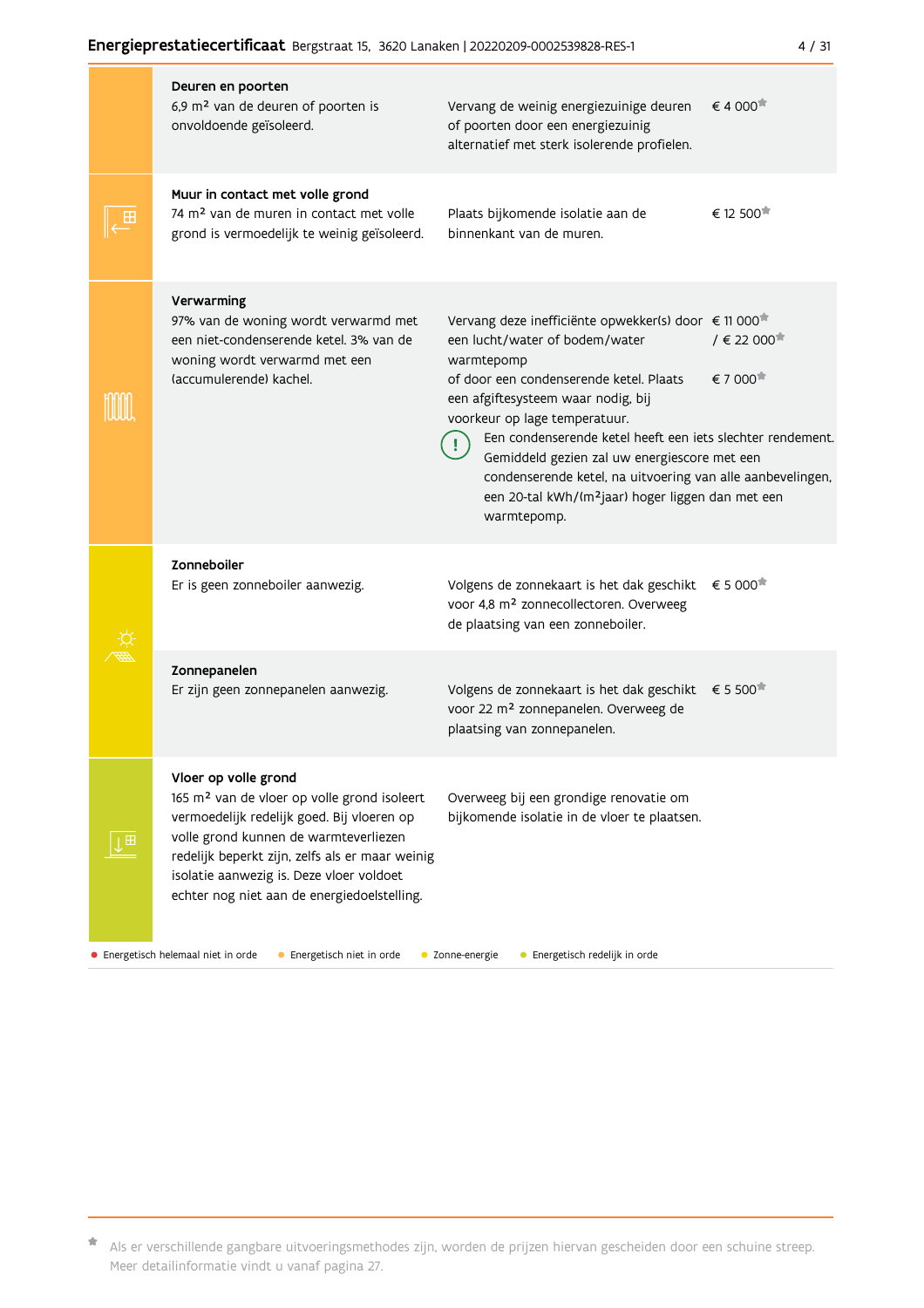#### Energielabel na uitvoering van de aanbevelingen

Als u beslist om uw woning stapsgewijs te renoveren in de hierboven gesuggereerde volgorde, geeft de onderstaande energieschaal een overzicht van waar uw woning zich na elke stap zal bevinden op de energieschaal. Verandert u de volgorde, dan verandert ook de impact van elke maatregel. Dat kan hier niet weergegeven worden.



#### Aandachtspunten

Hou rekening met de volgende aspecten als u uw woning energiezuinig en comfortabeler wilt maken.

Luchtdichtheid: De luchtdichtheid van uw woning is niet gemeten. Een goede luchtdichtheid is nodig om de warmte niet via spleten en kieren te laten ontsnappen. Let er bij de renovatie op dat de werken luchtdicht uitgevoerd worden. U kunt nadien de luchtdichtheid laten meten om eventueel overblijvende lekken op te sporen en uw energielabel mogelijk nog te verbeteren.



 $(\bot)$ 

(r.t

Ventilatie: Uw woning beschikt mogelijk niet over voldoende ventilatievoorzieningen. Een goede ventilatie is echter noodzakelijk om een gezond binnenklimaat te garanderen. Voorzie bij uw renovatie daarom in een ventilatiesysteem. Om energie te besparen, kunt u het best kiezen voor een systeem met vraagsturing of warmteterugwinning.



Koeling en zomercomfort: Uw woning heeft kans op oververhitting, ondanks de aanwezige zonwering. Vermijd de plaatsing van een koelinstallatie, want die verbruikt veel energie. Bekijk of andere maatregelen mogelijk zijn om oververhitting tegen te gaan: 's nachts intensief ventileren, bijkomende zonwering ...

Sanitair warm water: Uw woning beschikt niet over een zonneboiler. Overweeg de plaatsing van een zonneboiler of warmtepompboiler. Daarmee kunt u energie besparen.

#### Let op!

De aanbevelingen, aandachtspunten en eventuele prijsindicaties op het energieprestatiecertificaat worden standaard gegenereerd op de wijze die de Vlaamse overheid heeft vastgelegd. Laat u bijstaan door een specialist om op basis van de aanbevelingen en aandachtspunten een concreet renovatieplan op te stellen. De energiedeskundige is niet aansprakelijk voor de eventuele schade die ontstaat bij het uitvoeren van de standaard gegenereerde aanbevelingen of aandachtspunten.

#### Meer informatie?

- Voor meer informatie over het energieprestatiecertificaat, gebruiksgedrag, woningkwaliteit ... kunt u terecht op www.energiesparen.be.
- Meer informatie over uw woning vindt u op uw persoonlijke woningpas. Surf naar woningpas.vlaanderen.be om uw woningpas te bekijken.
- Meer informatie over beter renoveren vindt u op www.energiesparen.be/ikbenoveer.

Gegevens energiedeskundige: **WESLEY GYBELS ENERGIMMO INVEST** 3582 Koersel EP14418

#### **Premies**

Informatie over energiewinsten, subsidies of andere financiële voordelen vindt u op www.energiesparen.be.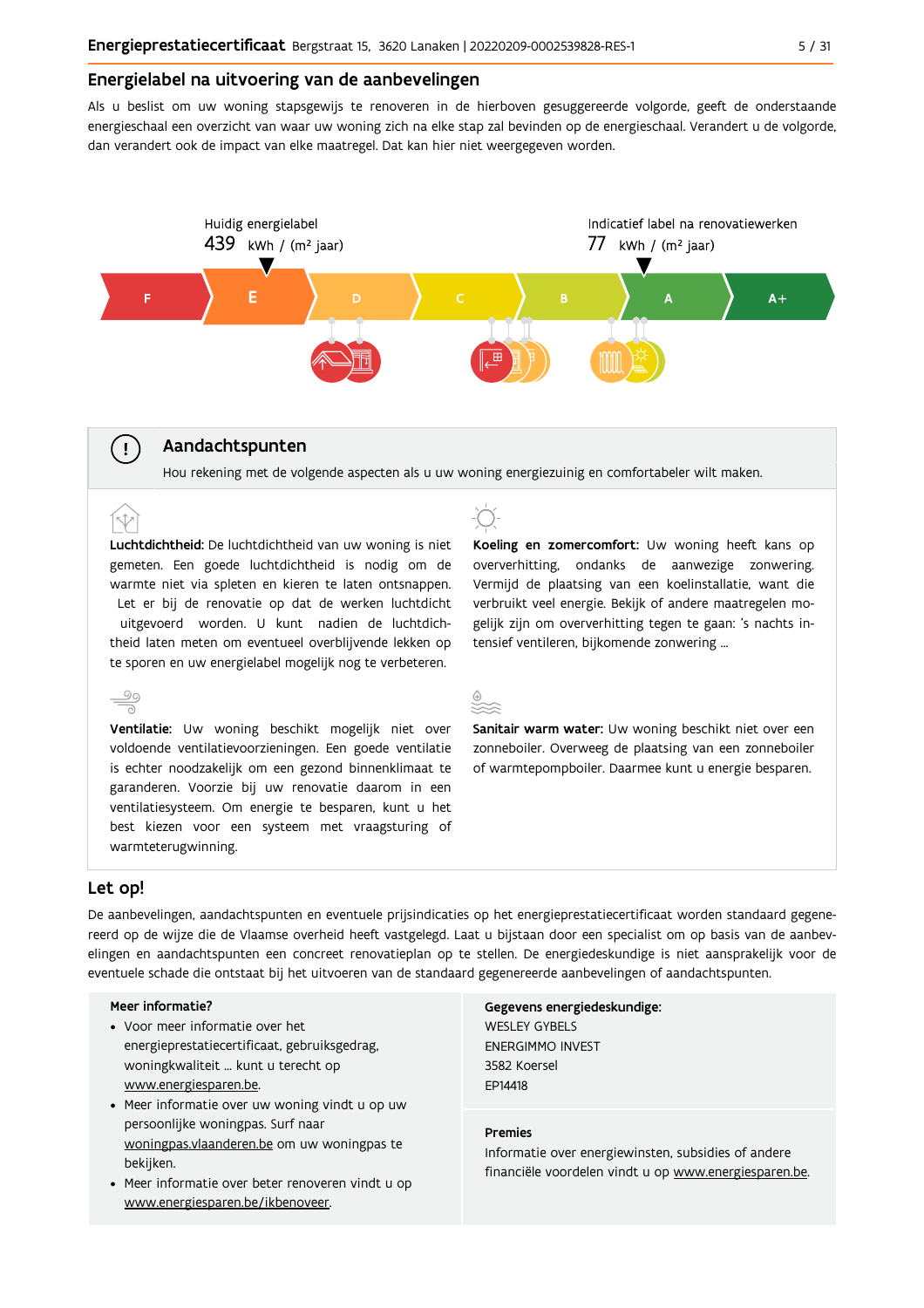# Energieprestatiecertificaat (EPC) in detail

Elk gebouw bestaat uit verschillende onderdelen die met elkaar verbonden zijn. Als u renoveert, kunt u het best al rekening houden met de werken die u later nog gaat uitvoeren.

Dit deel van het energieprestatiecertificaat gaat dieper in op de aanbevelingen van uw woning. Samen met uw architect of andere vakman kunt u op basis hiervan een renovatieplan opstellen.

#### Inhoudstafel

| Daken.                            | 8  |
|-----------------------------------|----|
| Vensters en deuren                | 11 |
| Muren                             | 14 |
| <b>Vloeren</b>                    | 17 |
| Ruimteverwarming                  | 19 |
| Installaties voor zonne-energie.  | 23 |
| Overige installaties              | 25 |
| Bewijsstukken gebruikt in dit EPC | 26 |
| Toelichting prijsindicaties       | 27 |
|                                   |    |

#### 10 goede redenen om nu al te BENOveren

BENOveren is BEter reNOveren dan gebruikelijk is, met hogere ambities op het vlak van energieprestaties, goed gepland en met deskundig advies, zodat ook latere renovatiestappen haalbaar blijven (zie ook www.energiesparen.be/ikbenoveer). Een geBENOveerde woning biedt veel voordelen:

- 1. Een lagere energiefactuur 2. Meer comfort 3. Een gezonder binnenklimaat 4. Esthetische meerwaarde 5. Financiële meerwaarde  $\sqrt{3}$ 6. Nodig voor ons klimaat  $\begin{picture}(150,10) \put(0,0){\line(1,0){10}} \put(15,0){\line(1,0){10}} \put(15,0){\line(1,0){10}} \put(15,0){\line(1,0){10}} \put(15,0){\line(1,0){10}} \put(15,0){\line(1,0){10}} \put(15,0){\line(1,0){10}} \put(15,0){\line(1,0){10}} \put(15,0){\line(1,0){10}} \put(15,0){\line(1,0){10}} \put(15,0){\line(1,0){10}} \put(15,0){\line($ 7. Uw woning is klaar voor uw oude dag 8. Minder onderhoud
	- 9. Vandaag al haalbaar
	- 10. De overheid betaalt mee

#### Renoveren of slopen: let op voor asbest!

Asbest is een schadelijke stof die nog regelmatig aanwezig is in gebouwen. In veel gevallen kunnen asbesttoepassingen op een eenvoudige en vooral veilige manier verwijderd worden. Deze werken en eventuele bijhorende kosten zijn niet inbegrepen in het EPC. Voor meer informatie over (het herkennen van) asbest en asbestverwijdering kunt u terecht op www.ovam.be.

### Hoe wordt het EPC opgemaakt?

De eigenschappen van uw woning zijn door de energiedeskundige ingevoerd in software die door de Vlaamse overheid is opgelegd. De energiedeskundige mag zich alleen baseren op zijn vaststellingen tijdens het plaatsbezoek en op bewijsstukken die voldoen aan de voorwaarden die de Vlaamse overheid heeft opgelegd. Op basis van de invoergegevens berekent de software het energielabel en genereert automatisch aanbevelingen en eventueel ook prijsindicaties. Bij onbekende invoergegevens gaat de software uit van veronderstellingen, onder meer op basis van het (ver)bouw- of fabricagejaar. Om zeker te zijn van de werkelijke samenstelling van uw muur, dak of vloer kunt u ervoor kiezen om verder (destructief) onderzoek uit te voeren (losschroeven stopcontact, gaatje boren in een voeg, binnenafwerking tijdelijk verwijderen ...).

Voor meer informatie over de werkwijze, de bewijsstukken en de voorwaarden kunt u terecht op www.energiesparen.be.

De bewijsstukken die gebruikt zijn voor dit EPC, kan u terugvinden op pagina 26.

### **Energiedoelstelling 2050**

De energiedoelstelling van de Vlaamse Regering is om tegen 2050 alle woningen en appartementen in Vlaanderen minstens even energiezuinig te maken als een energetisch performante nieuwbouwwoning van 2017.

Ten tijde van de opmaak van dit EPC is het nog niet verplicht om aan die energiedoelstelling te voldoen. Denk echter vooruit! Hou nu al zo veel mogelijk rekening met die energiedoelstelling en streef zelfs naar beter.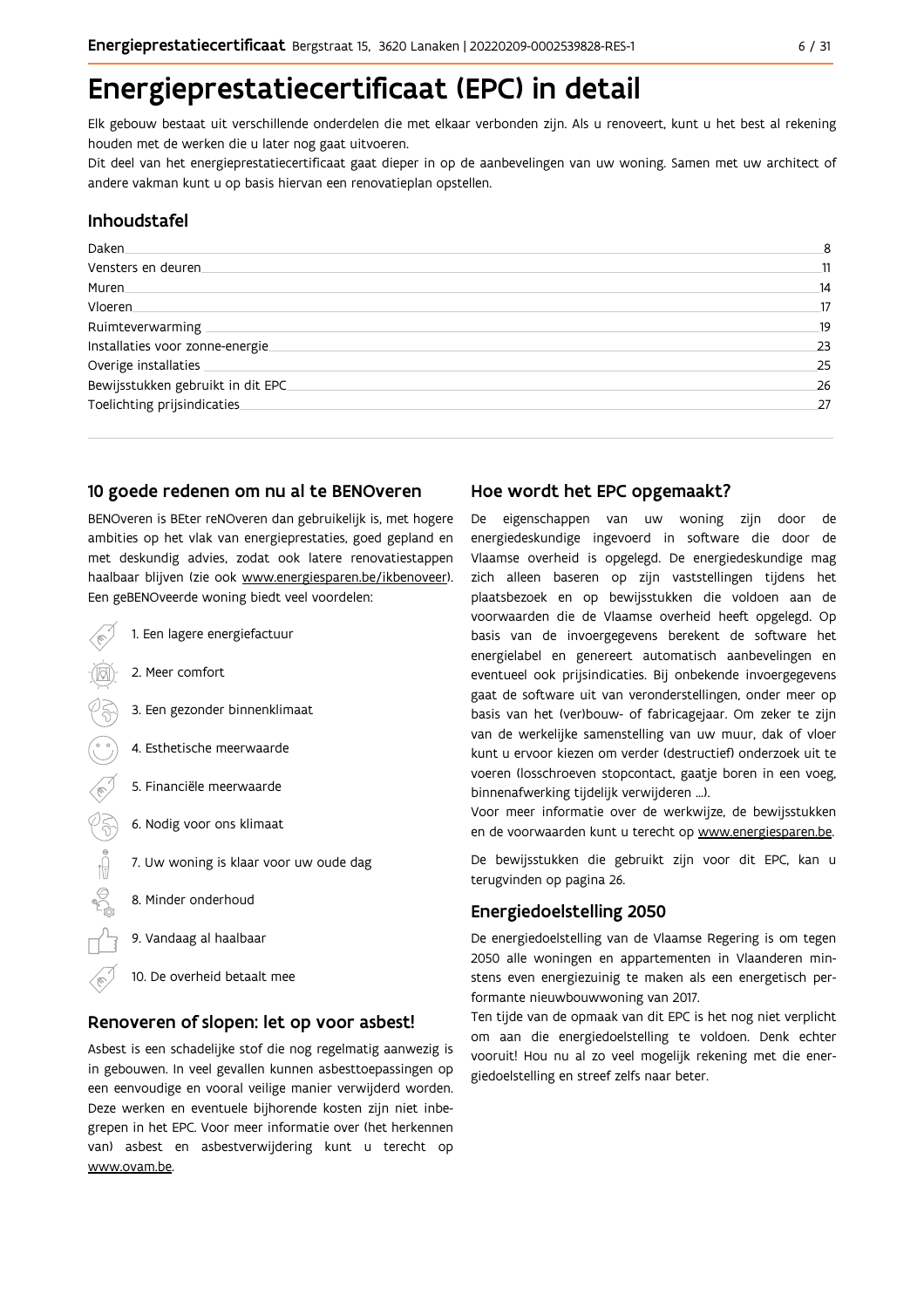## Algemene gegevens

| Gebouw id / Gebouweenheid id                                | 11061325 / 11062229    |
|-------------------------------------------------------------|------------------------|
| Datum plaatsbezoek                                          | 25/01/2022             |
| Referentiejaar bouw                                         | 1984                   |
| Beschermd volume (m <sup>3</sup> )                          | 728                    |
| Ruimten niet opgenomen in het beschermd volume              | Geen                   |
| Bruikbare vloeroppervlakte (m <sup>2</sup> )                | 267                    |
| Verliesoppervlakte (m <sup>2</sup> )                        | 672                    |
| Infiltratiedebiet (m <sup>3</sup> /(m <sup>2</sup> h))      | Onbekend               |
| Thermische massa                                            | Half zwaar/matig zwaar |
| Open haard(en) voor hout aanwezig                           | Neen                   |
| Niet-residentiële bestemming                                | Geen                   |
| Berekende energiescore (kWh/(m <sup>2</sup> jaar))          | 439                    |
| Karakteristiek jaarlijks primair energieverbruik (kWh/jaar) | 117.216                |
| CO <sub>2</sub> -emissie (kg/jaar)                          | 29.206                 |
| Indicatief S-peil                                           | 151                    |
| Gemiddelde U-waarde gebouwschil (W/(m <sup>2</sup> K))      | 1.27                   |
| Gemiddeld installatierendement verwarming (%)               | 54                     |

## Verklarende woordenlijst

| beschermd volume                                    | Het volume van alle ruimten die men wenst te beschermen tegen warmteverlies naar<br>buiten, de grond en aangrenzende onverwarmde ruimten.                                                                                                                                 |
|-----------------------------------------------------|---------------------------------------------------------------------------------------------------------------------------------------------------------------------------------------------------------------------------------------------------------------------------|
| bruikbare vloeroppervlakte                          | De vloeroppervlakte binnen het beschermd volume die beloopbaar en toegankelijk is.                                                                                                                                                                                        |
| U-waarde                                            | De U-waarde beschrijft de isolatiewaarde van daken, muren, vensters  Hoe lager de<br>U-waarde, hoe beter de constructie isoleert.                                                                                                                                         |
| R-waarde                                            | De warmteweerstand van een materiaallaag. Hoe groter de R-waarde, hoe beter de<br>materiaallaag isoleert.                                                                                                                                                                 |
| lambdawaarde                                        | De warmtegeleidbaarheid van een materiaal. Hoe lager de lambdawaarde, hoe beter<br>het materiaal isoleert.                                                                                                                                                                |
| karakteristiek jaarlijks primair<br>energieverbruik | De berekende hoeveelheid primaire energie die gedurende één jaar nodig is voor de<br>verwarming, de aanmaak van sanitair warm water, de ventilatie en de koeling van een<br>woning. Eventuele bijdragen van zonneboilers en zonnepanelen worden in mindering<br>gebracht. |
| berekende energiescore                              | Een maat voor de totale energieprestatie van een woning. De berekende energiescore<br>is gelijk aan het karakteristiek jaarlijks primair energieverbuik, gedeeld door de<br>bruikbare vloeroppervlakte.                                                                   |
| S-peil                                              | Een maat voor de energieprestatie van de gebouwschil van een woning. Het S-peil<br>houdt rekening met de isolatie, de luchtdichtheid, de oriëntatie, de zonnewinsten en<br>de vormefficiëntie. Hoe lager het S-peil, hoe energie-efficiënter de gebouwschil.              |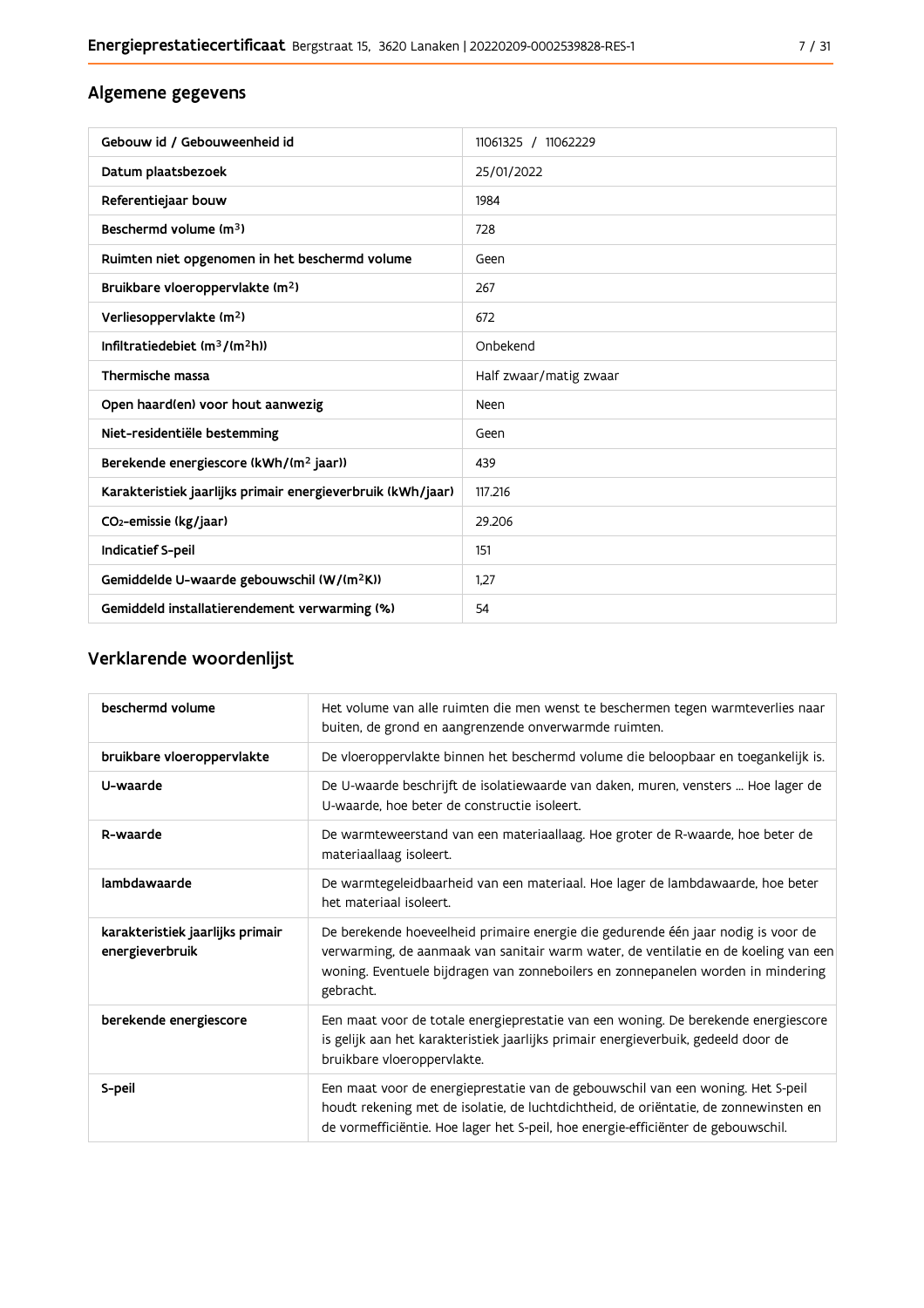# Daken

| $\mathbb{Z}$ | Hellend dak<br>175 m <sup>2</sup> van het hellende dak is vermoedelijk<br>te weinig geïsoleerd. | Plaats bijkomende isolatie aan de<br>binnenkant van het hellende dak<br>of plaats bijkomende isolatie aan de<br>buitenzijde van het hellende dak. | $\epsilon$ 10 500 $\pi$<br>$\epsilon$ 49 000 |
|--------------|-------------------------------------------------------------------------------------------------|---------------------------------------------------------------------------------------------------------------------------------------------------|----------------------------------------------|
|              | Plat dak<br>4,6 m <sup>2</sup> van het platte dak is vermoedelijk te<br>weinig geïsoleerd.      | Plaats bijkomende isolatie boven op het<br>platte dak.                                                                                            | $\epsilon$ 2.000 $\pi$                       |

Bij de renovatie van uw dak kunt u het best streven naar een U-waarde van maximaal 0,24 W/(m<sup>2</sup>K). Dat komt overeen met een isolatielaag van ongeveer 14 cm minerale wol of XPS ( $\lambda_a$  = 0,035 W/(m.K)) of 12 cm PUR ( $\lambda_a$  = 0,027 W/(m.K)). Als u de isolatie van uw platte of hellende dak tussen een houten dakstructuur plaatst, moet u de isolatiedikte verhogen tot minstens 22 cm minerale wol.

Hoogstwaarschijnlijk renoveert u uw dak(en) maar één keer grondig. Isoleer daarom meteen maximaal. De energiedoelstelling van 0,24 W/(m<sup>2</sup>K) vormt de basis, maar u kunt altijd streven naar beter.

## Denk vooruit!

- · Isoleert u eerst uw dak en dan uw muren? Verleng dan nu al de dakoversteken zodat de buitenmuurisolatie luchtdicht en zonder koudebrug op de dakisolatie kan aansluiten. Plaats ook de regenwaterafvoer zodanig dat er nog plaats genoeg is om buitenmuurisolatie te plaatsen.
- · Wordt het platte dak een stuk dikker door de isolatie? Hou er dan rekening mee dat u ook de dakgoten, brandmuurtjes, dakranden, gevels ... moet verhogen.
- · Bent u van plan een ventilatiesysteem, zonneboiler of zonnepanelen te plaatsen? Hou dan nu al rekening met de nodige leidingdoorvoeren of dakverstevigingen.
- · Denk bij de renovatie van uw dak aan functies die u later nog wilt toevoegen (bijvoorbeeld een zolderkamer wordt bureau) en zorg nu al voor voldoende daglicht door bijvoorbeeld dakvlakvensters te integreren in uw dak.

### Een plat dak isoleren

Bij de isolatie van een plat dak kunt u het best kiezen voor een warm dak. Als het platte dak nog in goede staat is, wordt boven op de bestaande dakconstructie een nieuwe laag met dampscherm, isolatie en dakbedekking aangebracht. Als het dak al geïsoleerd is, moet vooraf bekeken worden hoeveel isolatie u nog kunt bijplaatsen. Vraag daarvoor raad aan een specialist.

Een groendak is een mooie en tegelijk ecologische oplossing. Laat een specialist vooraf onderzoeken of u van het platte dak een groendak kunt maken.

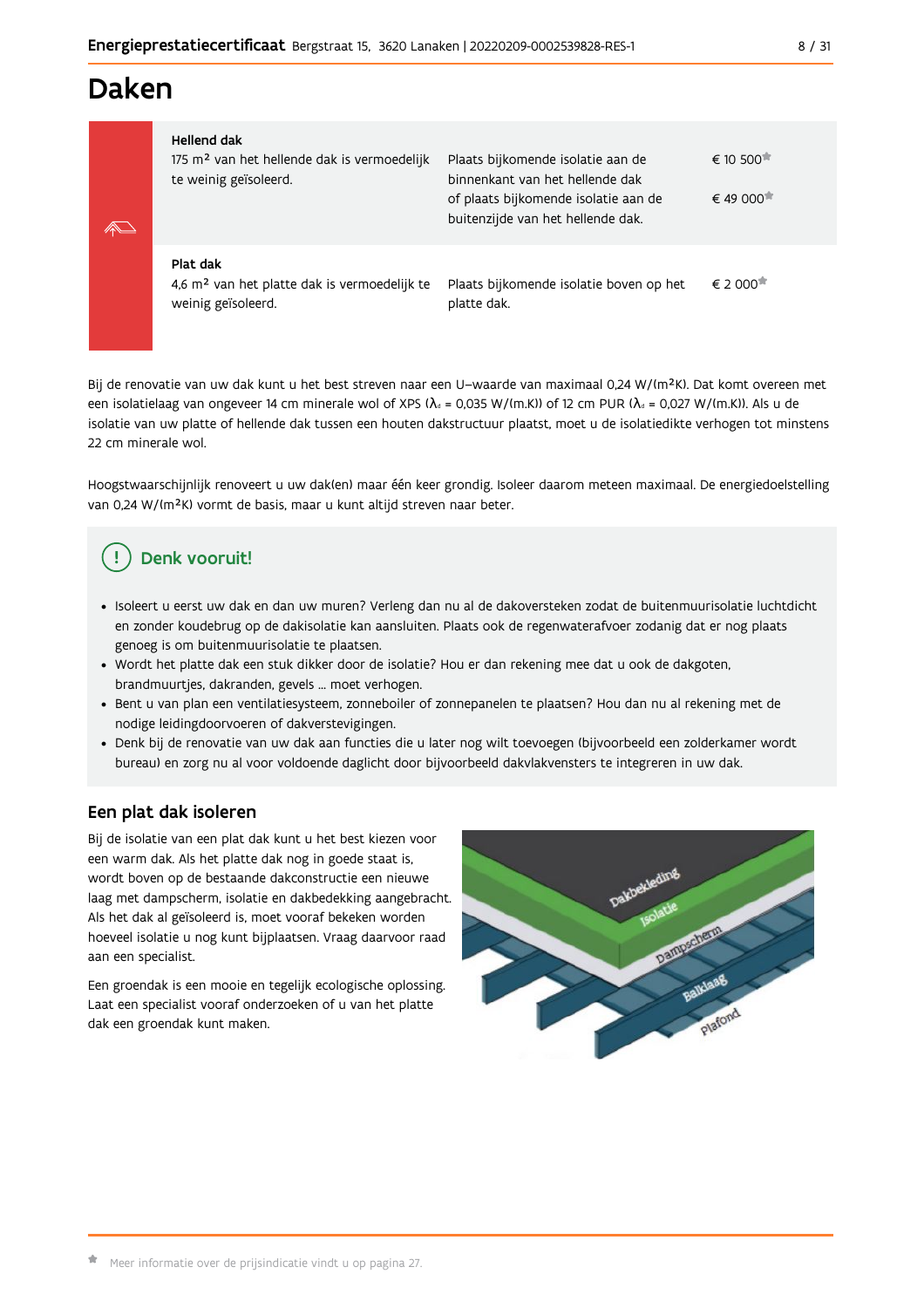### Een hellend dak isoleren

Fen hellend dak kunt u aan de buiten- of binnenkant isoleren

#### 1. Dak isoleren aan de buitenkant

De isolatie wordt boven op de draagconstructie geplaatst. Daarboven komen een onderdak en dakbedekking (pannen, leien ...).



1. Dampscherm | 2. Isolatie | 3. Onderdak | 4. Dakbekleding  $\Theta$ 

- · Isolatieplaten kunnen doorlopen, waardoor er geen risico is op koudebruggen bij de aansluiting met de muurisolatie.
- · Bestaande dakconstructie kan van binnenuit volledig zichtbaar blijven en binnenafwerking kan behouden worden.
- · U hebt de mogelijkheid om uw dak aan de buitenkant een · Uw dak krijgt een nieuwe look aan de binnenkant (bv. met nieuwe look te geven (met nieuwe dakbedekkingsmaterialen).

### $\bigcap$

- · Meestal moeilijker uitvoerbaar en duurder, omdat de dakbedekking, panlatten en tengellatten eerst verwijderd moeten worden.
- · Niet altijd mogelijk of wenselijk, bijvoorbeeld door de aansluiting op aanpalende daken, of omdat de dakvlakvensters dan in de hoogte moeten worden aangepast.

#### 2. Dak isoleren aan de binnenkant

De isolatie wordt tussen en onder de dakconstructie aan de binnenkant geplaatst. Daartegen komt een dampscherm en, indien gewenst, een binnenafwerking.



1. Onderdak | 2. Isolatie | 3. Dampscherm | 4. binnenafwerking

#### $\bigoplus$

- Als de dakconstructie in goede staat is en er een onderdak aanwezig is, is isolatie aan de binnenkant van het dak de goedkoopste oplossing.
- · U kunt de werken eventueel zelf uitvoeren volgens de regels van de kunst.
- gipsplaten en afwerking).

#### $\odot$

- · Er is extra aandacht nodig voor de overgang van de dakisolatie naar de muurisolatie.
- · Dit kan enkel uitgevoerd worden indien er een dampopen onderdak aanwezig is.
- · U verliest het originele uitzicht van de bestaande dakconstructie en er gaat vaak zolderruimte verloren.

## Pas op!

- · Zorg steeds dat de isolatie wind- en luchtdicht geplaatst wordt. Anders gaat een groot deel van het isolatie-effect teniet.
- · Het extra gewicht op de bestaande constructie van het dak heeft mogelijk een impact op de draagkracht en stabiliteit van het dak, de gevels en de fundering.
- · Door het isoleren van het dak gaat de luchtdichtheid van uw woning er op vooruit en kan de luchtverversing niet meer gebeuren via spleten en kieren. Voorzie dus een ventilatiesysteem om uw woning te ventileren. Dat is niet enkel essentieel om vochtproblemen te vermijden, maar ook voor uw gezondheid en uw comfort.

Laat u bijstaan door een architect, aannemer of vakman voor deskundig advies en een goede uitvoering van de werken.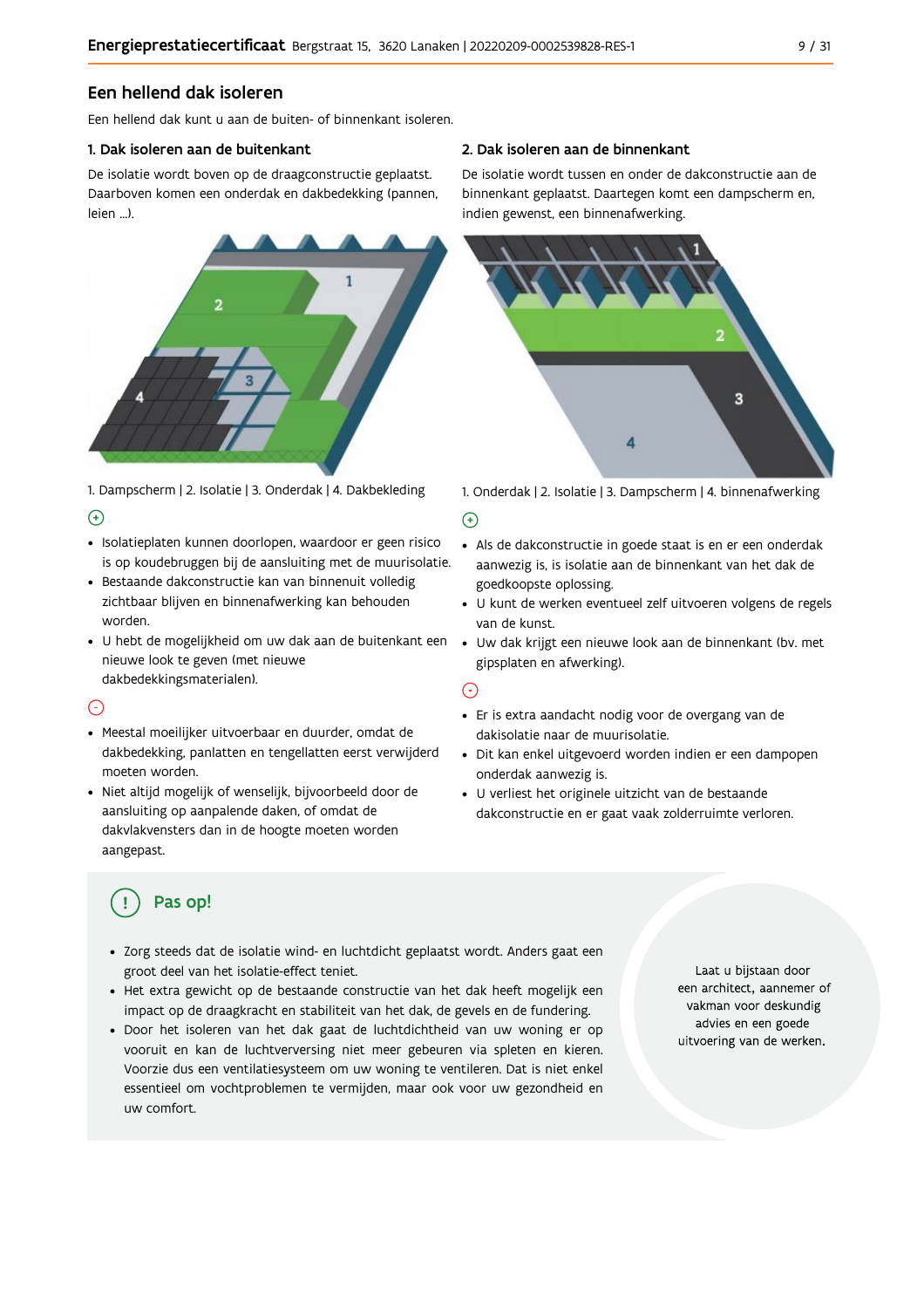#### Technische fiche daken

De energiedeskundige heeft de onderstaande gegevens ingevoerd. Bezorg die gegevens aan uw vakman.

|                  | Beschrijving       | Oriëntatie               | Netto-oppervlakte (m <sup>2</sup> ) | U-waarde bekend<br>(W/(m <sup>2</sup> K)) | bekend<br>$R$ -waarde l $(m^2K/W)$ | <b>Isolatie</b>               | Refjaar renovatie        | R-waarde isolatie<br>bekend (m <sup>2</sup> K/W) | Luchtlaag | Daktype | U waarde<br>Berekende l<br>(W/(m <sup>2</sup> K)) |
|------------------|--------------------|--------------------------|-------------------------------------|-------------------------------------------|------------------------------------|-------------------------------|--------------------------|--------------------------------------------------|-----------|---------|---------------------------------------------------|
| Hellend dak voor |                    |                          |                                     |                                           |                                    |                               |                          |                                                  |           |         |                                                   |
| ●                | DV1                | <b>NO</b>                | 73                                  |                                           |                                    | <b>MW</b><br>tussen regelwerk |                          |                                                  | onbekend  | a       | 0,99                                              |
|                  | Hellend dak achter |                          |                                     |                                           |                                    |                               |                          |                                                  |           |         |                                                   |
|                  | DA1                | ZW                       | 60                                  | $\overline{\phantom{a}}$                  |                                    | <b>MW</b><br>tussen regelwerk |                          | $\blacksquare$                                   | onbekend  | a       | 0,99                                              |
|                  | Hellend dak rechts |                          |                                     |                                           |                                    |                               |                          |                                                  |           |         |                                                   |
|                  | DR1                | <b>NW</b>                | 23                                  | $\overline{\phantom{a}}$                  |                                    | <b>MW</b><br>tussen regelwerk |                          |                                                  | onbekend  | a       | 0,99                                              |
|                  | Hellend dak links  |                          |                                     |                                           |                                    |                               |                          |                                                  |           |         |                                                   |
| e                | DL1                | ZO                       | 19,6                                | $\overline{\phantom{a}}$                  |                                    | <b>MW</b><br>tussen regelwerk |                          |                                                  | onbekend  | a       | 0,99                                              |
|                  | Plat dak           |                          |                                     |                                           |                                    |                               |                          |                                                  |           |         |                                                   |
|                  | P <sub>D</sub> 1   | $\overline{\phantom{a}}$ | 4,6                                 | -                                         |                                    | isolatie onbekend             | $\overline{\phantom{a}}$ | $\overline{\phantom{a}}$                         | afwezig   | a       | 1,31                                              |

#### Legende

a dak niet in riet of cellenbeton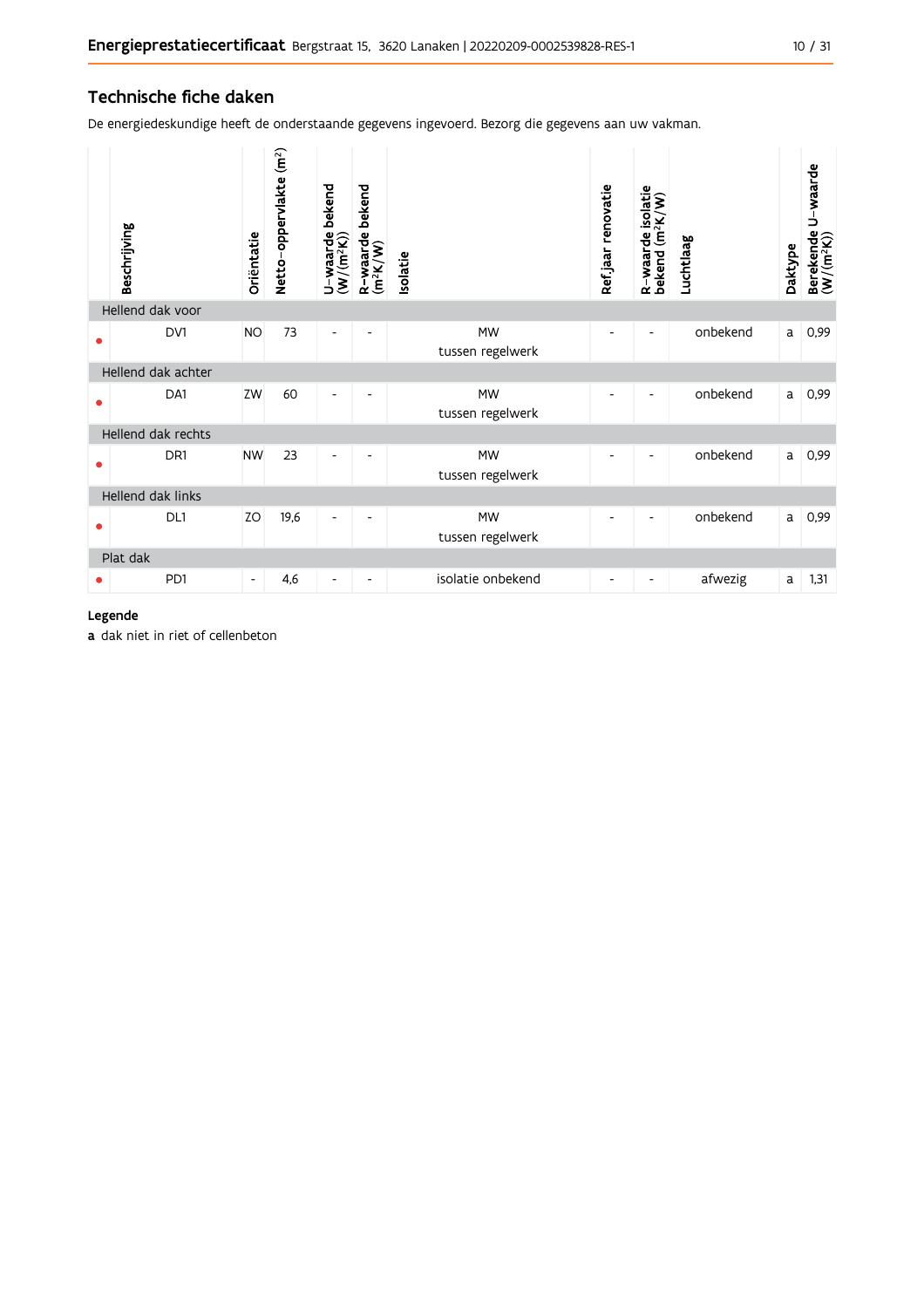## Vensters en deuren

| Dakvensters en koepels<br>16,8 m <sup>2</sup> van de dakvlakvensters of koepels<br>heeft polycarbonaatplaten. Dat is niet<br>energiezuinig. Ook de profielen zijn<br>thermisch weinig performant. | Plaats nieuwe dakvlakvensters of koepels<br>met hoogrendementsbeglazing en<br>energieperformante raamprofielen                        | $\epsilon$ 25 000 <sup><math>\pi</math></sup> |
|---------------------------------------------------------------------------------------------------------------------------------------------------------------------------------------------------|---------------------------------------------------------------------------------------------------------------------------------------|-----------------------------------------------|
| Vensters<br>32 m <sup>2</sup> van de vensters heeft dubbele<br>beglazing. Dat is weinig energiezuinig. Ook<br>de raamprofielen zijn thermisch weinig<br>performant.                               | Vervang de vensters door nieuwe vensters € 24 500 <sup>*</sup><br>met hoogrendementsbeglazing en<br>energieperformante raamprofielen. |                                               |
| Dakvensters en koepels<br>2,9 m <sup>2</sup> van de dakvlakvensters of koepels<br>heeft dubbele beglazing. Dat is weinig<br>energiezuinig. Ook de profielen zijn<br>thermisch weinig performant.  | Plaats nieuwe dakvlakvensters of koepels<br>met hoogrendementsbeglazing en<br>energieperformante raamprofielen.                       | $\epsilon$ 2 500 $^{\ast}$                    |
| Deuren en poorten<br>6,9 m <sup>2</sup> van de deuren of poorten is<br>onvoldoende geïsoleerd.                                                                                                    | Vervang de weinig energiezuinige deuren<br>of poorten door een energiezuinig<br>alternatief met sterk isolerende profielen.           | € 4 000 <sup><math>#</math></sup>             |

De kwaliteit van zowel de beglazing als de profielen bepaalt de energieprestatie van uw vensters. Kies altijd voor dubbele hoogrendementsbeglazing of drievoudige beglazing met een U-waarde van maximaal 1,0 W/(m<sup>2</sup>K). Bij de renovatie van vensters kunt u het best streven naar een U-waarde van maximaal 1,5 W/(m<sup>2</sup>K) voor de vensters (glas + profielen). Naast de vensters in de gevel verdienen ook dakvlakvensters, koepels, lichtstraten, polycarbonaatplaten en glasbouwstenen de nodige aandacht.

Bij de vervanging van uw deuren, poorten of panelen kunt u het best streven naar een U-waarde van maximaal 2 W/(m<sup>2</sup>K). Kies daarom voor een deur of poort met sterk isolerende profielen en panelen. Als de deur glas bevat, kunt u het best kiezen voor dubbele hoogrendementsbeglazing of drievoudige beglazing met een U-waarde van maximaal 1,0 W/(m<sup>2</sup>K).

Hoogstwaarschijnlijk vervangt u uw buitenschrijnwerk maar één keer. Kies daarom meteen voor de meest energie-efficiënte oplossing.

#### Ţ Denk vooruit!

- · Vervangt u eerst uw buitenschrijnwerk en isoleert u pas nadien uw gevels? Zorg er nu al voor dat de buitenmuurisolatie zonder koudebruggen op de profielen van uw vensters en deuren zal kunnen aansluiten. Zo vermijdt u condensatie en schimmelvorming in uw woning.
- Bent u van plan om ventilatie te plaatsen met natuurlijke toevoer, eventueel in combinatie met mechanische afvoer? Bouw dan nu al ventilatieroosters in de vensters in.
- · Bent u van plan geautomatiseerde buitenzonwering te plaatsen? Breng dan nu al de nodige bekabeling aan.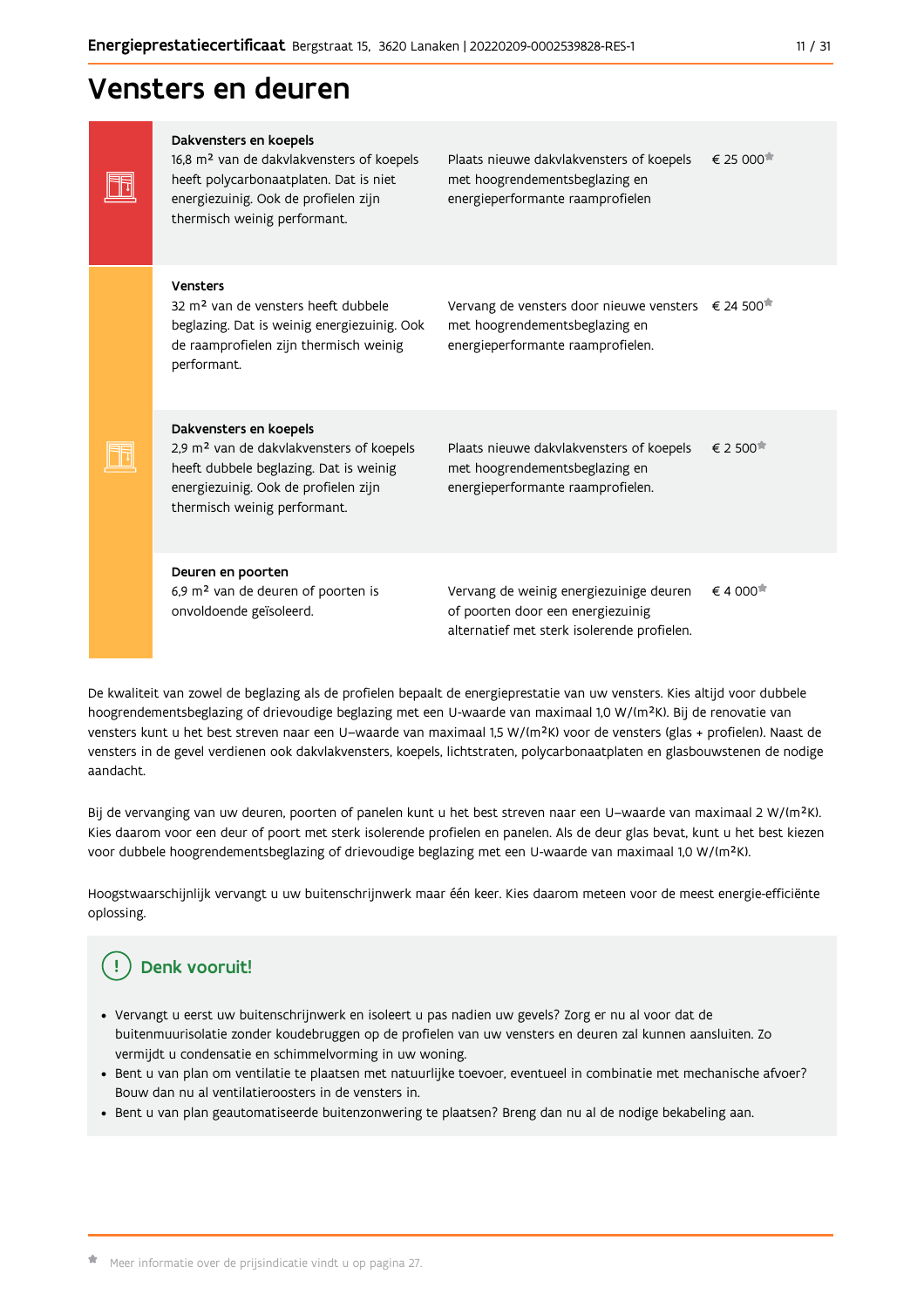#### Vensters vervangen

Het venster (glas + profielen) in zijn geheel vervangen is op energetisch vlak de beste oplossing. Als het om bepaalde redenen (esthetisch, bouwkundige regelgeving ...) niet mogelijk of gewenst is om het volledige venster te vervangen, vervang dan minstens het glas of plaats een dubbel raam of voorzetglas. Besteed altijd voldoende aandacht aan een luchtdichte plaatsing van het buitenschrijnwerk.

Beschikt u nog over oude rolluikkasten? Vervang ze door geïsoleerde luchtdichte kasten.

#### Deuren, poorten of panelen vervangen

Zorg ervoor dat deuren, poorten of panelen luchtdicht geplaatst worden. Een luchtdichte buitendeur is aan vier kanten uitgerust met een goede dichting. Aan de onderkant van de deur wordt daarvoor vaak gebruikgemaakt van een zogenaamde valdorpel. Dat is een automatisch tochtprofiel dat onzichtbaar in de onderkant van de deur is ingewerkt. Door een mechanisme gaat de valdorpel automatisch naar beneden als de deur dichtgaat en komt hij naar omhoog als de deur geopend wordt.

## Pas op!

· Dankzij de vervanging van het buitenschrijnwerk gaat de luchtdichtheid van uw woning er sterk op vooruit en kan de luchtverversing niet meer gebeuren via spleten en kieren. Voorzie dus een ventilatiesysteem om uw woning te ventileren. Dat is niet enkel essentieel om vochtproblemen te vermijden, maar ook voor uw gezondheid en uw comfort.

Laat u bijstaan door een architect, aannemer of vakman voor deskundig advies en een goede uitvoering van de werken.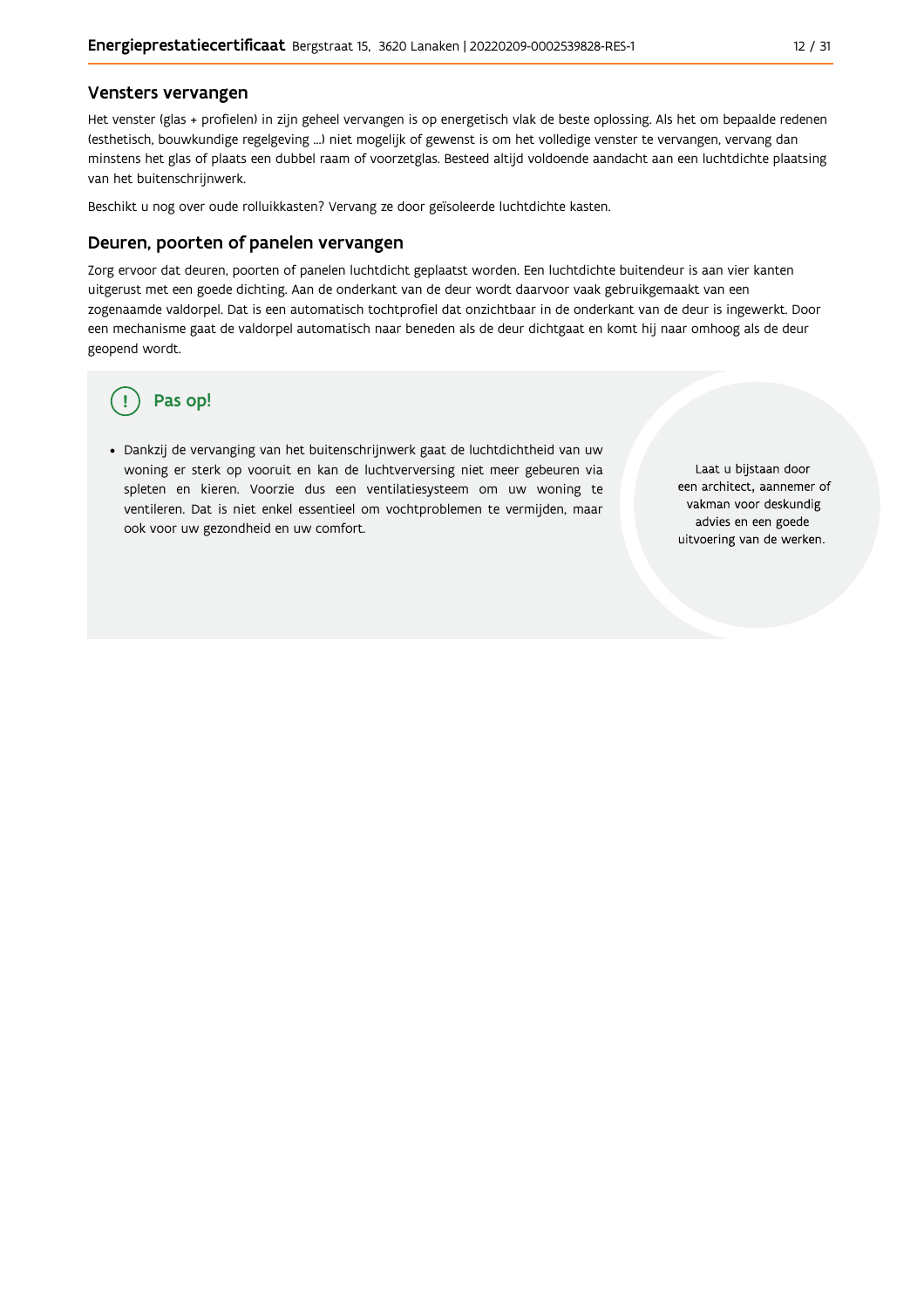#### Technische fiche van de vensters

De energiedeskundige heeft de onderstaande gegevens ingevoerd. Bezorg die gegevens aan uw vakman.

| bekend<br>Oppervlakte (m <sup>2</sup> )<br>Beschrijving<br>$U$ –waarde<br>(W/(m <sup>2</sup> K))<br>Oriëntatie<br><b>Beglazing</b><br>Helling | Buitenzonwering                  | Profiel | U waarde<br>Berekende I<br>(W/(m <sup>2</sup> K)) |
|-----------------------------------------------------------------------------------------------------------------------------------------------|----------------------------------|---------|---------------------------------------------------|
| In voorgevel                                                                                                                                  |                                  |         |                                                   |
| 4,9<br>VG1-GL1<br>verticaal<br><b>NO</b><br>$\overline{\phantom{a}}$<br>٠                                                                     | dubbel glas ?<br>handbediend     | hout    | 2,86                                              |
| VG1-GL3<br>verticaal<br>1,4<br><b>NO</b><br>$\bullet$<br>$\overline{\phantom{a}}$                                                             | dubbel glas ?<br>vaste bediening | hout    | 2,86                                              |
| VG1-GL2<br>verticaal<br>5<br><b>NO</b><br>$\bullet$<br>$\overline{\phantom{a}}$                                                               | dubbel glas ?                    | hout    | 2,86                                              |
| In achtergevel                                                                                                                                |                                  |         |                                                   |
| verticaal<br>AG1-GL1<br>ZW<br>11,6<br>٠<br>$\overline{\phantom{a}}$                                                                           | dubbel glas ?<br>handbediend     | hout    | 2,86                                              |
| In linkergevel                                                                                                                                |                                  |         |                                                   |
| verticaal<br>9,5<br>LG1-GL1<br>ZO.<br>$\overline{\phantom{a}}$<br>●                                                                           | dubbel glas ?<br>handbediend     | hout    | 2,86                                              |
| In hellend dak links                                                                                                                          |                                  |         |                                                   |
| 45<br>ZO<br>2,9<br>DL1-GL1<br>-                                                                                                               | dubbel glas ?                    | hout    | 2,86                                              |
| In plat dak                                                                                                                                   |                                  |         |                                                   |
| PD2-GL1<br>- horizontaal 16,8<br>$\overline{\phantom{a}}$                                                                                     | polycarbonaat a                  | geen    | 5,80                                              |

#### Legende glastypes

|                      | <b>polycarbonaat a</b> Polycarbonaatplaten (2 à 3 wanden) | dubbel glas? | Gewone dubbele beglazing of |
|----------------------|-----------------------------------------------------------|--------------|-----------------------------|
|                      |                                                           |              | hoogrendementsbeglazing     |
| Legende profieltypes |                                                           |              |                             |

| hout | Houten profiel | geen | Geen profiel |
|------|----------------|------|--------------|
|      |                |      |              |

### Technische fiche van de deuren, poorten en panelen

De energiedeskundige heeft de onderstaande gegevens ingevoerd. Bezorg die gegevens aan uw vakman.

| Beschrijving   | Oriëntatie | (m <sup>2</sup> )<br>vlakte<br>Opper | bekend<br>ਚੰ⊊ੇ<br>$\mathbf{\tilde{e}}$<br>gg | bekend<br>ម៉ $\sim$<br>ε | solatie |                  | renovatie<br>Ref jaar    | Luchtlaag | paneeltype<br>Deur/J | Profiel | waarde<br>د<br>$\begin{array}{ll} \text{Berekende} \\ (\textbf{W}/(\textbf{m}^2\textbf{K})) \end{array}$ |
|----------------|------------|--------------------------------------|----------------------------------------------|--------------------------|---------|------------------|--------------------------|-----------|----------------------|---------|----------------------------------------------------------------------------------------------------------|
| Deuren/poorten |            |                                      |                                              |                          |         |                  |                          |           |                      |         |                                                                                                          |
| In voorgevel   |            |                                      |                                              |                          |         |                  |                          |           |                      |         |                                                                                                          |
| VG1-DE1        | <b>NO</b>  | 6,9                                  | $\overline{\phantom{a}}$                     | $\overline{\phantom{0}}$ |         | isolatie afwezig | $\overline{\phantom{a}}$ | afwezig   | b                    | hout    | 3,64                                                                                                     |
|                |            |                                      |                                              |                          |         |                  |                          |           |                      |         |                                                                                                          |

| Legende deur/paneeltypes            |  |
|-------------------------------------|--|
| <b>b</b> deur/paneel niet in metaal |  |

Legende profieltypes

hout Houten profiel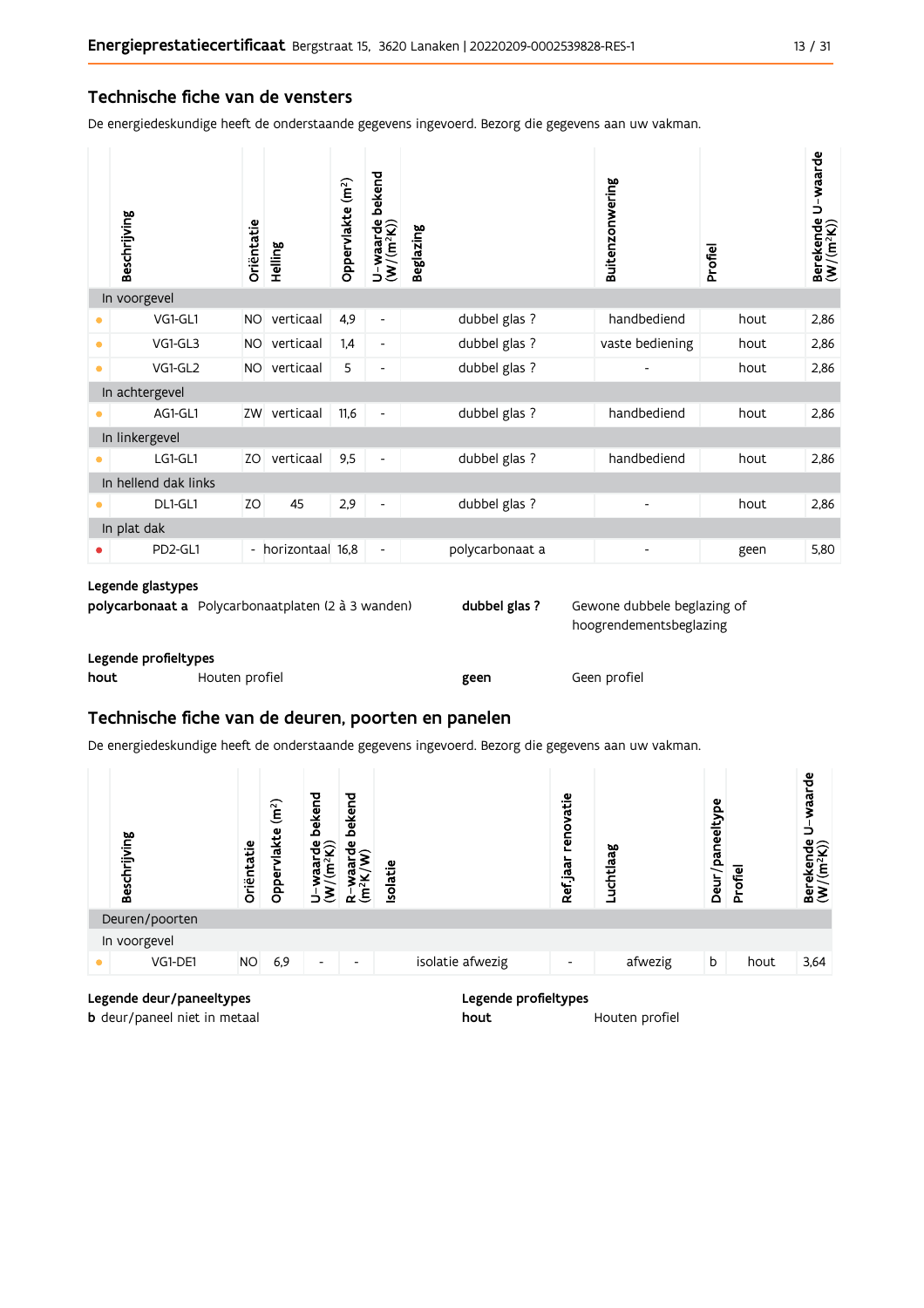## **Muren**

| $\overline{\mathbb{E}}$ | Muur<br>195 m <sup>2</sup> van de muren is vermoedelijk te<br>weinig geïsoleerd.                                                      | Plaats bijkomende isolatie aan de<br>binnenkant van de muur<br>of plaats bijkomende isolatie aan de<br>buitenkant van de muur. | € 39 000 <sup>★</sup><br>€ 59 000 <sup>★</sup> |
|-------------------------|---------------------------------------------------------------------------------------------------------------------------------------|--------------------------------------------------------------------------------------------------------------------------------|------------------------------------------------|
| $\overline{\oplus}$     | Muur in contact met volle grond<br>74 m <sup>2</sup> van de muren in contact met volle<br>grond is vermoedelijk te weinig geïsoleerd. | Plaats bijkomende isolatie aan de<br>binnenkant van de muren.                                                                  | € 12 500                                       |

Bij de isolatie van de muren kunt u het best streven naar een U-waarde van maximaal 0,24 W/(m<sup>2</sup>K). Dat komt overeen met een isolatielaag van ongeveer 14 cm minerale wol, EPS of XPS ( $\lambda_a$  = 0,035 W/(mK)) of 10 cm PUR of PIR ( $\lambda_a$  = 0,023 W/(mK)). Als u de isolatie tussen regelwerk plaatst, breng dan minstens 6 cm extra isolatie aan.

Hoogstwaarschijnlijk renoveert u uw muren maar één keer grondig. Isoleer daarom meteen maximaal. De energiedoelstelling van 0,24 W/(m<sup>2</sup>K) vormt de basis, maar u kunt altijd streven naar beter.

# Pas op!

- · De warmteverliezen worden niet alleen beperkt door goed te isoleren, maar ook door luchtlekken te vermijden. Besteed voldoende aandacht aan het luchtdicht aansluiten van de muurisolatie op vensters en deuren, de vloer en het dak.
- . Door het isoleren van de muren gaat de luchtdichtheid van uw woning er op vooruit en kan de luchtverversing niet meer gebeuren via spleten en kieren. Voorzie dus een ventilatiesysteem om uw woning te ventileren. Dat is niet enkel essentieel om vochtproblemen te vermijden, maar ook voor uw gezondheid en uw comfort.

Laat u bijstaan door een architect, aannemer of vakman voor deskundig advies en een goede uitvoering van de werken.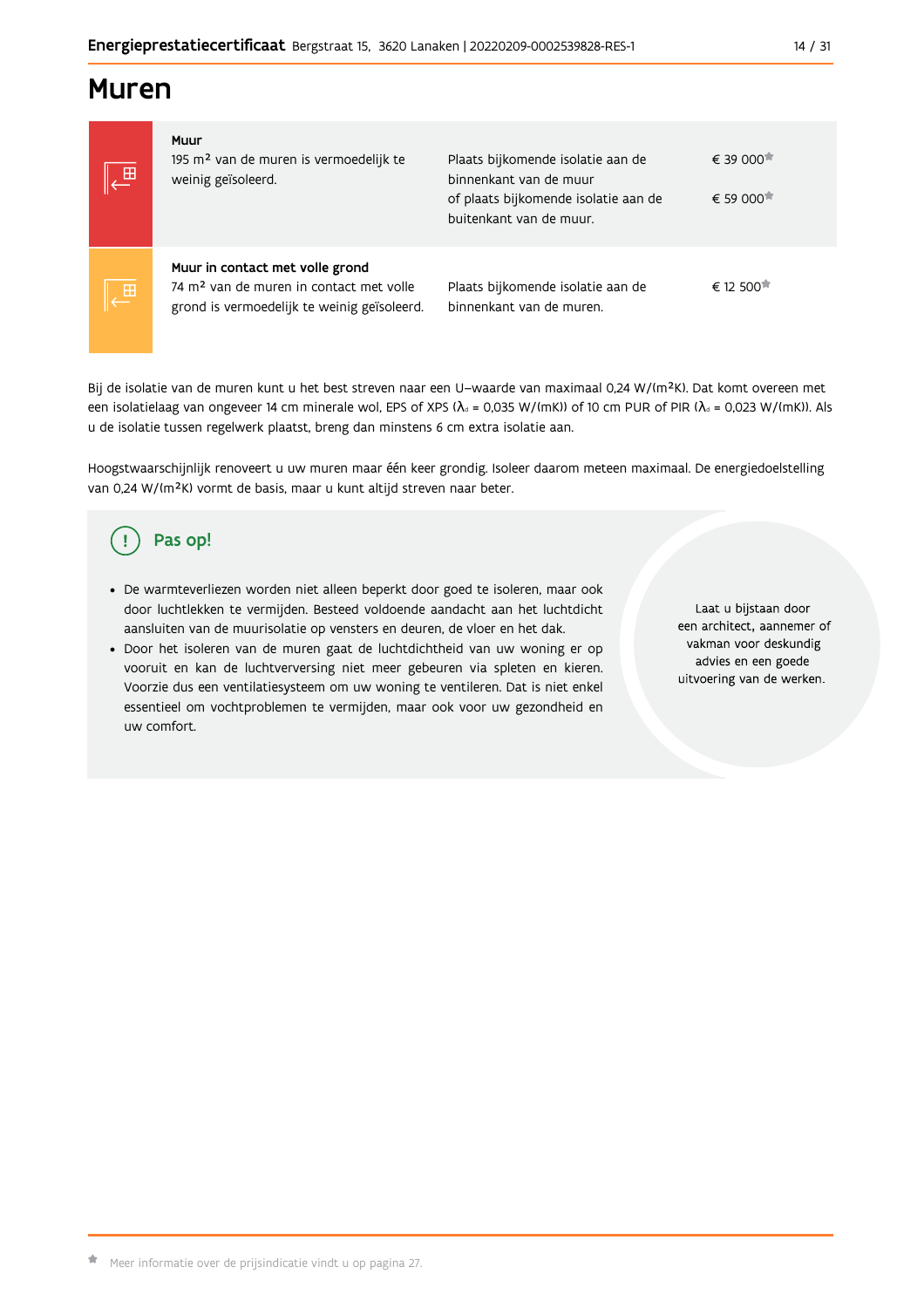### Methodes om buitenmuren te isoleren

Er bestaan een aantal methodes om muren te isoleren. U kunt die methodes combineren om de energiedoelstelling van 0,24 W/(m<sup>2</sup>K) te halen.

#### Muren aan de buitenkant isoleren

Dat kan door een extra buitenmuur met een geïsoleerde spouw op te trekken of door isolatiemateriaal aan te brengen met daarop een bepleistering of een nieuwe gevelbekleding.



1. Buitenmuur | 2. Isolatie | 3. Vochtscherm | 4. Afwerkingslaag | 5. Stijl- en regelwerk (optioneel)

### $\bigoplus$

- Bouwfysisch veruit de beste oplossing.
- Koudebruggen worden weggewerkt.
- · Nieuw uitzicht van de woning.

### $\odot$

#### • Vrij dure oplossing.

- · Niet toepasbaar bij beschermde of siergevels.
- Soms is een stedenbouwkundige vergunning vereist.

# Denk vooruit!

- · Nadien uw dak isoleren? Zorg nu al dat de dakisolatie zal kunnen aansluiten op de muurisolatie.
- · Vernieuw eerst vensters en deuren (indien nodig), zodat de buitenisolatie hierop kan aansluiten.
- Hou nu al rekening met later te plaatsen zonwering.

### Muren aan de binnenkant isoleren

Isolatieplaten kunnen rechtstreeks op de bestaande muur bevestigd worden of een structuur in hout of metaal kan opgevuld worden met isolatie ('voorzetwandsysteem'). Binnenisolatie is een delicaat werk. Vraag advies aan een vakman of laat het uitvoeren door een gecertificeerd aannemer



1. Buitengevel | 2. Isolatie | 3. Dampscherm | 4. Binnenafwerking | 5. Stijl- en regelwerk (optioneel)

#### $\bigoplus$

- Relatief eenvoudig zelf uit te voeren.
- Geen invloed op het uitzicht van de woning.

### ⊝

- Bouwfysisch de meest delicate oplossing.
- · De binnenruimte verkleint en stopcontacten, leidingen en radiatoren moeten worden verplaatst.

## Denk vooruit!

- Vernieuw eerst vensters en deuren (indien nodig), zodat de binnenisolatie hierop kan aansluiten.
- · Breng eventueel wandverstevigingen aan om later kaders en kasten te kunnen ophangen.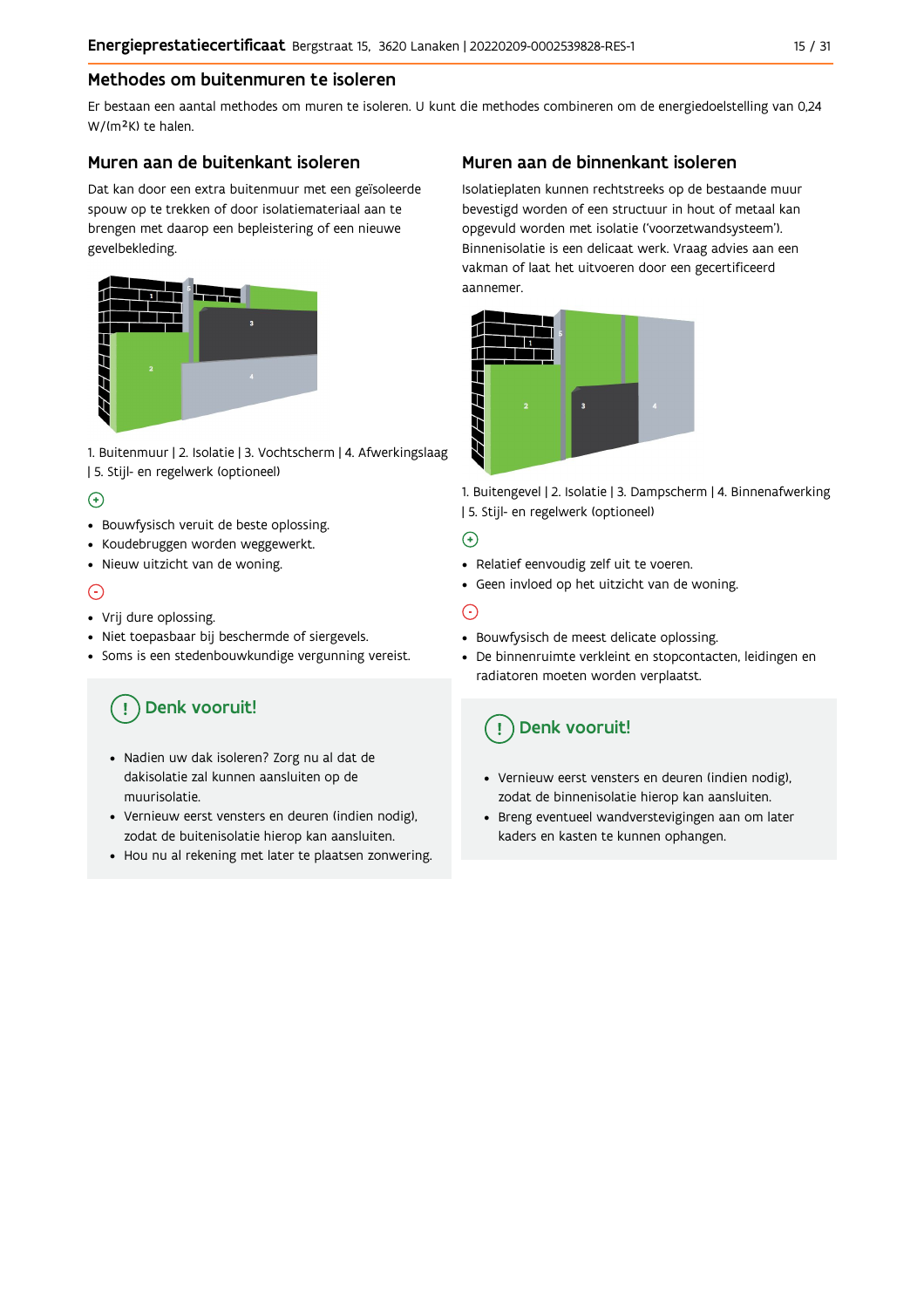#### Technische fiche van de muren

De energiedeskundige heeft de onderstaande gegevens ingevoerd. Bezorg die gegevens aan uw vakman.

| Beschrijving                    | Oriëntatie | Netto-oppervlakte (m <sup>2</sup> ) | Diepte onder maaiveld (m) | U-waarde bekend (W/(m <sup>2</sup> K)) | R-waarde bekend (m <sup>2</sup> K/W) | <b>Isolatie</b>   | Ref jaar renovatie       | Luchtlaag | Muurtype | Berekende U-waarde<br>(W/(m <sup>2</sup> K)) |
|---------------------------------|------------|-------------------------------------|---------------------------|----------------------------------------|--------------------------------------|-------------------|--------------------------|-----------|----------|----------------------------------------------|
| Buitenmuur                      |            |                                     |                           |                                        |                                      |                   |                          |           |          |                                              |
| Voorgevel<br>VG1                | <b>NO</b>  | 45                                  |                           |                                        |                                      | isolatie onbekend |                          | onbekend  | a        | 1,69                                         |
| Achtergevel                     |            |                                     |                           |                                        |                                      |                   |                          |           |          |                                              |
| AG1                             | ZW         | 30                                  | ٠                         |                                        |                                      | isolatie onbekend |                          | onbekend  | a        | 1,69                                         |
| Rechtergevel                    |            |                                     |                           |                                        |                                      |                   |                          |           |          |                                              |
| RG1                             | <b>NW</b>  | 61                                  | Ĭ.                        |                                        |                                      | isolatie onbekend | $\overline{\phantom{0}}$ | onbekend  | a        | 1,69                                         |
| Linkergevel                     |            |                                     |                           |                                        |                                      |                   |                          |           |          |                                              |
| LG1                             | <b>ZO</b>  | 59                                  | L,                        |                                        |                                      | isolatie onbekend | $\overline{\phantom{a}}$ | onbekend  | a        | 1,69                                         |
| Muur in contact met volle grond |            |                                     |                           |                                        |                                      |                   |                          |           |          |                                              |
| Achtergevel                     |            |                                     |                           |                                        |                                      |                   |                          |           |          |                                              |
| AG <sub>2</sub>                 | ZW         | 27                                  | 2,8                       | $\qquad \qquad \blacksquare$           | $\overline{\phantom{a}}$             | isolatie onbekend | $\overline{\phantom{a}}$ | onbekend  | a        | 0,61                                         |
| Rechtergevel                    |            |                                     |                           |                                        |                                      |                   |                          |           |          |                                              |
| RG <sub>2</sub>                 | <b>NW</b>  | 27                                  | 2,8                       | $\qquad \qquad \blacksquare$           | $\overline{\phantom{a}}$             | isolatie onbekend | $\overline{\phantom{a}}$ | onbekend  | a        | 0,61                                         |
| Linkergevel                     |            |                                     |                           |                                        |                                      |                   |                          |           |          |                                              |
| LG <sub>2</sub>                 | ZO         | 19,8                                | 2,8                       | $\qquad \qquad \blacksquare$           | $\overline{\phantom{0}}$             | isolatie onbekend | $\overline{\phantom{a}}$ | onbekend  | a        | 0,61                                         |

#### Legende

a muur niet in isolerende snelbouwsteen of cellenbeton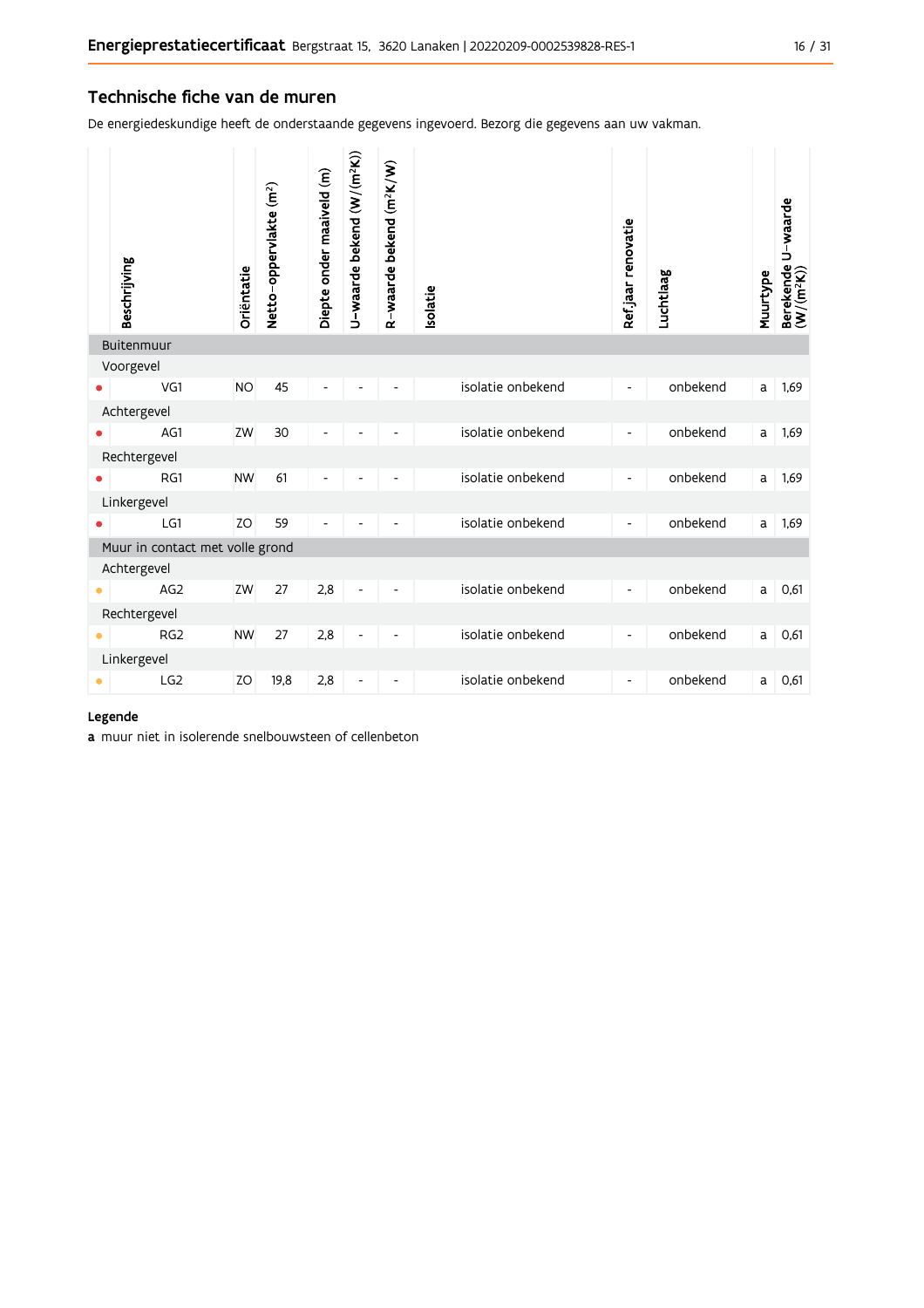# Vloeren

#### Vloer op volle grond

165 m<sup>2</sup> van de vloer op volle grond isoleert vermoedelijk redelijk goed. Bij vloeren op volle grond kunnen de warmteverliezen redelijk beperkt zijn, zelfs als er maar weinig isolatie aanwezig is. Deze vloer voldoet echter nog niet aan de energiedoelstelling.

Overweeg bij een grondige renovatie om bijkomende isolatie in de vloer te plaatsen.

Bij de isolatie van uw vloeren kunt u het best streven naar een U-waarde van maximaal 0,24 W/(m<sup>2</sup>K). Bij een vloer boven een kelder komt dat overeen met een isolatielaag van ongeveer 10 cm minerale wol ( $\lambda_d$  = 0,040 W/(mK)) of 7 cm gespoten PUR of PIR ( $\lambda_4$  = 0,030 W/(mK)). Omdat de warmteverliezen naar de grond beperkt zijn, hoeft de isolatielaag in vloeren op volle grond iets minder dik te zijn.

Hoogstwaarschijnlijk renoveert u uw vloer(en) maar één keer grondig. Isoleer daarom meteen maximaal. De energiedoelstelling van 0,24 W/(m<sup>2</sup>K) vormt de basis, maar u kunt altijd streven naar beter.

#### Een vloer op volle grond isoleren

Om het niveau van uw vloer te kunnen behouden wordt de vloerbedekking, dekvloer en draagvloer afgebroken en wordt de nodige grond uitgegraven. Let daarbij wel op dat uw funderingen diep genoeg zitten. De isolatie wordt op een nieuwe betonplaat aangebracht en afgewerkt met een nieuwe dekvloer en nieuwe vloerbedekking.

Als het geen probleem is dat uw vloer verhoogt, dan is enkel de afbraak van de dekvloer en de vloerbedekking nodig. De isolatie wordt dan op de behouden draagvloer aangebracht en afgewerkt met een nieuwe dekvloer en vloerbedekking. Controleer hierbij altijd of de draagkracht van uw bestaande vloer voldoende groot is.

#### Denk vooruit!  $\left( \begin{array}{c} 1 \end{array} \right)$

- · Nadien uw muren isoleren? Zorg nu al dat de muurisolatie zal kunnen aansluiten op de vloerisolatie. Zo vermijdt u koudebruggen.
- Nadien uw installatie voor ruimteverwarming vervangen? Overweeg dan nu al om vloerverwarming te plaatsen.
- Denk bij de renovatie van uw vloer al aan de installaties die u later wilt aanpassen. Plaats eventueel wachtbuizen voor technieken (bv. elektriciteitsleidingen) die u later nog wilt toevoegen.

## Pas op!

· Door het isoleren van de vloer is het mogelijk dat de luchtdichtheid van uw woning er sterk op vooruit gaat. De luchtverversing kan dan niet meer gebeuren via spleten en kieren. Voorzie dus een ventilatiesysteem om uw woning te ventileren. Dat is niet enkel essentieel om vochtproblemen te vermijden, maar ook voor uw gezondheid en uw comfort.

Laat u bijstaan door een architect, aannemer of vakman voor deskundig advies en een goede uitvoering van de werken.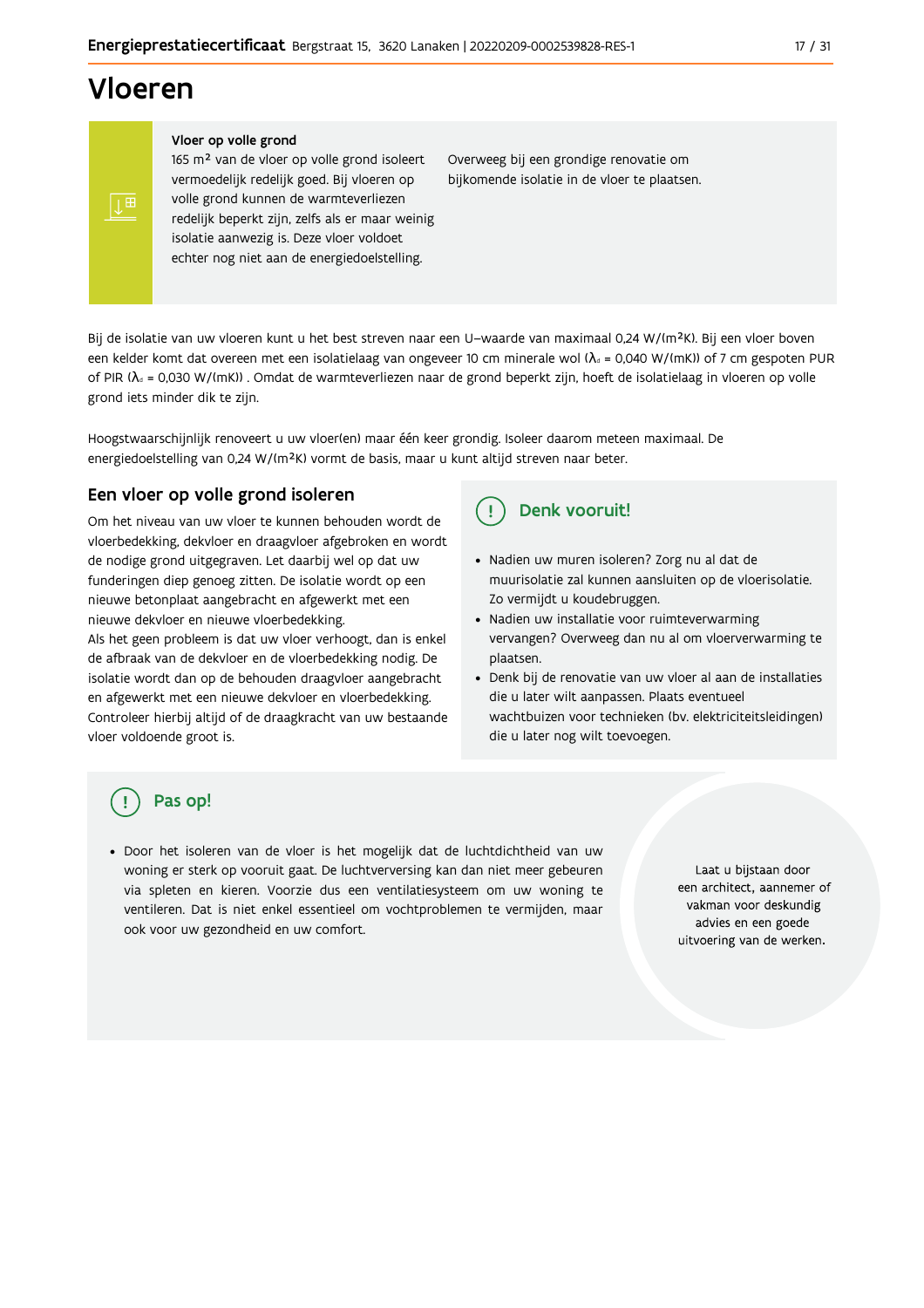De energiedeskundige heeft de onderstaande gegevens ingevoerd. Bezorg die gegevens aan uw vakman.

| Beschrijving         | (m <sup>2</sup> )<br>vlakte<br>oppery<br><b>Netto</b> | $\widehat{\epsilon}$<br>maaiveld<br>onder<br>Diepte | $\widehat{\epsilon}$<br>Perimeter | bekend (W/(m <sup>2</sup> K))<br>U-waarde | $(m^2K/W)$<br>bekend<br>waarde<br>≃ | <b>Isolatie</b>   | renovatie<br>Ref jaar | rming<br>ಗ<br>Vloer | Luchtlaag | Vloertype | waarde<br>Berekende<br>$(W/(m^2K))$ |
|----------------------|-------------------------------------------------------|-----------------------------------------------------|-----------------------------------|-------------------------------------------|-------------------------------------|-------------------|-----------------------|---------------------|-----------|-----------|-------------------------------------|
| Vloer op volle grond |                                                       |                                                     |                                   |                                           |                                     |                   |                       |                     |           |           |                                     |
| VL1                  | 83                                                    | 2,8                                                 | 19,2                              | ۰                                         | $\overline{\phantom{a}}$            | isolatie onbekend | ٠                     |                     | afwezig   | a         | 0,31                                |
| VL <sub>2</sub>      | 81                                                    | $\overline{\phantom{a}}$                            | 31                                | $\overline{\phantom{0}}$                  | $\overline{\phantom{0}}$            | isolatie onbekend | -                     |                     | afwezig   | a         | 0,58                                |

#### Legende

a vloer niet in cellenbeton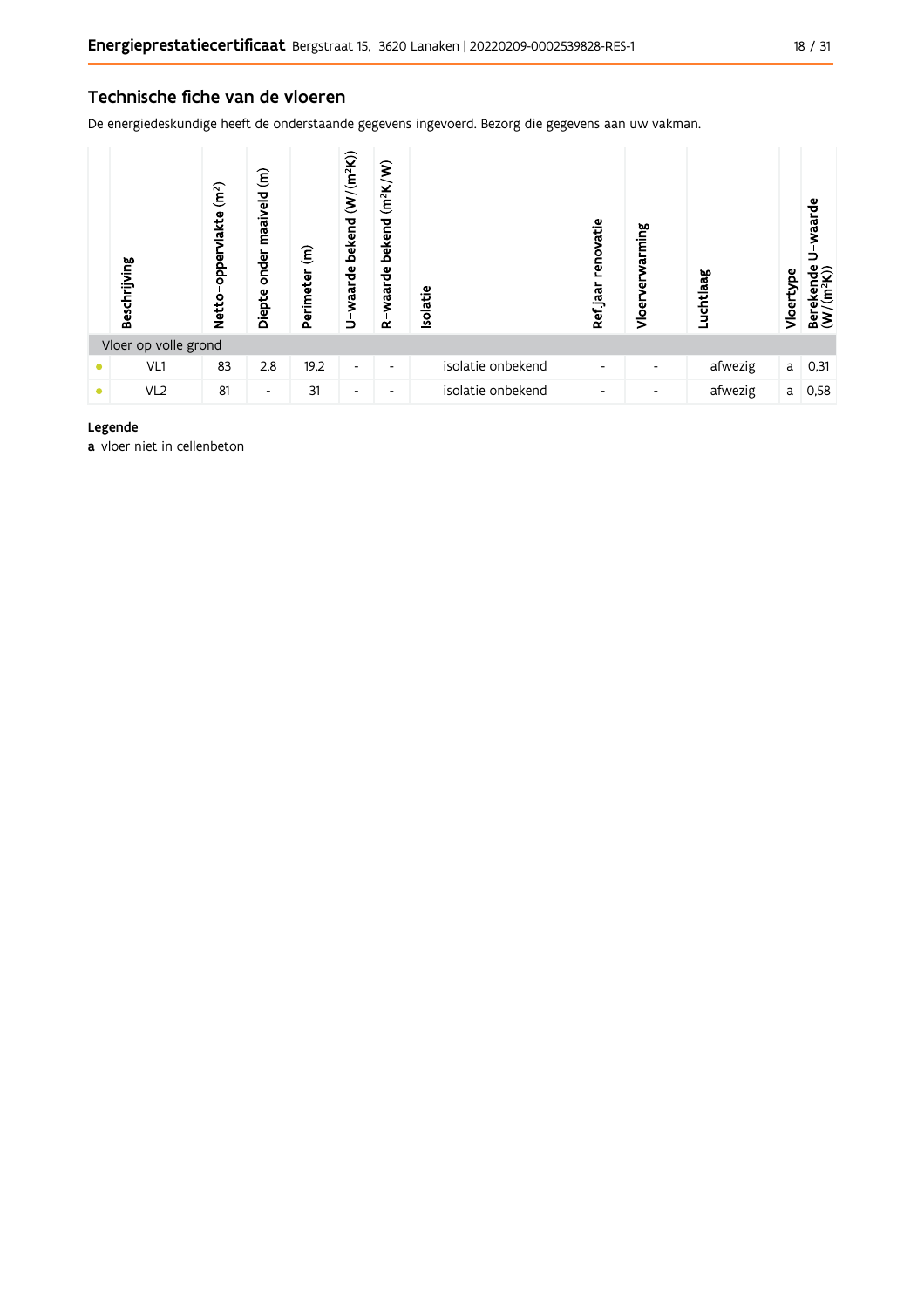## Ruimteverwarming

| Verwarming<br>97% van de woning wordt verwarmd met<br>een niet-condenserende ketel. 3% van de<br>woning wordt verwarmd met een<br>(accumulerende) kachel. | Vervang deze inefficiënte opwekker(s) door € 11 000 <sup>*</sup><br>$/ \in 22000$<br>een lucht/water of bodem/water<br>warmtepomp<br>€ 7 000 <sup><math>*</math></sup><br>of door een condenserende ketel. Plaats<br>een afgiftesysteem waar nodig, bij<br>voorkeur op lage temperatuur.<br>Een condenserende ketel heeft een iets slechter rendement.<br>Gemiddeld gezien zal uw energiescore met een<br>condenserende ketel, na uitvoering van alle aanbevelingen,<br>een 20-tal kWh/(m <sup>2</sup> jaar) hoger liggen dan met een<br>warmtepomp. |  |
|-----------------------------------------------------------------------------------------------------------------------------------------------------------|------------------------------------------------------------------------------------------------------------------------------------------------------------------------------------------------------------------------------------------------------------------------------------------------------------------------------------------------------------------------------------------------------------------------------------------------------------------------------------------------------------------------------------------------------|--|
|                                                                                                                                                           |                                                                                                                                                                                                                                                                                                                                                                                                                                                                                                                                                      |  |

Bij de renovatie van uw verwarmingsinstallatie kunt u het best kiezen voor een energiezuinig systeem. Gebruik zo veel mogelijk hernieuwbare energiebronnen.

#### Warmte opwekken op een energie-efficiënte manier

Bij uw renovatie kunt u het best kiezen voor een centraal toestel met een zo hoog mogelijk rendement en zo laag mogelijke werkingstemperatuur, zoals een warmtepomp of een condenserende ketel. Voorzie in een optimale centrale regeling, zoals een kamerthermostaat in combinatie met een buitenvoeler. Gebruik zo veel mogelijk hernieuwbare energiebronnen, zodat de zon, de lucht, de bodem of het water uw verwarmingsfactuur betalen. Andere opties zijn een warmtenet of een micro-warmte-krachtkoppeling.

### Warmtepomp



Als uw woning al goed geïsoleerd is en als u beschikt over oppervlakteverwarming of voldoende grote radiatoren, dan kunt u de plaatsing van een warmtepomp overwegen. Bij uw renovatie kunt u het hest kiezen voor een systeem met een seizoensprestatiefactor (SPF) van 4 of hoger. Een warmtepomp brengt warmte uit de omgeving (lucht, water of bodem) op voldoende hoge temperatuur. 65% à 80% van de energie die de warmtepomp levert, wordt gewonnen uit de omgeving. Zo verbruikt een warmtepompinstallatie minder energie en stoot ze minder CO<sub>2</sub> uit dan een klassiek verwarmingssysteem.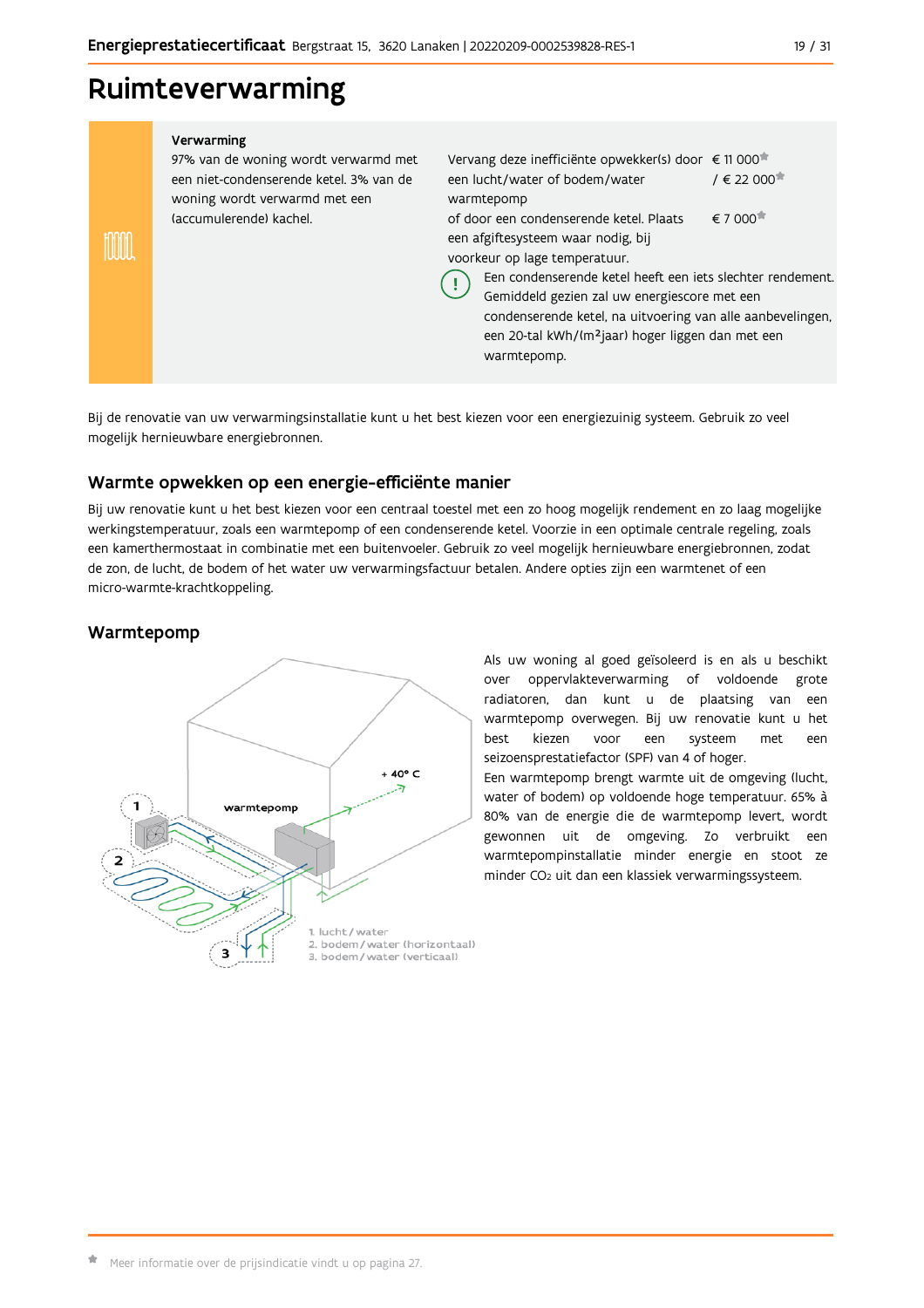#### Condenserende ketel

Condenserende ketels hebben een nominaal rendement van meer dan 100% omdat ze de warmte in de waterdamp van de afgevoerde rookgassen recupereren.

Minder positief is dat condenserende ketels vaak werken op gas of stookolie. Dat zijn fossiele brandstoffen waarvan u het gebruik het best zo veel mogelijk kunt beperken. Overweeg daarom de combinatie van een condenserende ketel met een zonneboilerinstallatie met zonnecollectoren of de koppeling van een condenserende ketel aan een warmtepomp (=hybride warmtepomp).



#### (Micro-)warmte-krachtkoppeling

Een (micro-)warmte-krachtkoppeling is een toestel dat tegelijk elektriciteit en warmte opwekt met één enkele (fossiele) brandstof. U kunt het best met een vakman bekijken of uw woning geschikt is voor dit soort toestel.

#### Warmtenet

Als in uw stad of gemeente al warmtenetten beschikbaar zijn of als er plannen zijn om ze in de toekomst aan te leggen, overweeg dan om op die warmtenetten aan te sluiten of om nu al de nodige aansluitingsmogelijkheden te voorzien.

## Denk vooruit!

- · Hou bij de keuze van uw verwarmingstoestel altijd rekening met de warmtevraag in de nog niet-verwarmde ruimtes.
- Vervangt u eerst uw verwarmingstoestel en gaat u dan pas isoleren? Kies in samenspraak met een vakman voor een toestel met een vermogen dat zoveel mogelijk is afgestemd op de toekomstige, en niet op de huidige, situatie. Indien het vermogen te groot is voor de gerenoveerde toestand, zal uw nieuw toestel na de renovatie aan een verminderd rendement werken
- · Overweegt u een warmtepomp? Zorg dan eerst dat uw woning voldoende goed geïsoleerd is. Zo kan de warmtepomp op een lage temperatuur werken en werkt ze het meest efficiënt. Ook zijn er bij een bodemwarmtepomp dan minder grondboringen nodig, hetgeen de prijs kan drukken.

### Afgiftesysteem op lage temperatuur

Bij uw renovatie kunt u het best kiezen voor een afgiftesysteem met een zo laag mogelijke werkingstemperatuur. Er zijn twee gangbare systemen.

#### Radiatoren of convectoren op lage temperatuur

Radiatoren of convectoren op lage temperatuur zien er hetzelfde uit als de standaardvarianten, maar worden gevoed met water van maximaal 45 graden in plaats van 70 graden of meer.

#### $\bigoplus$

• Snel systeem waardoor uw woning snel opwarmt.

#### $\odot$

· Radiatoren op lage temperatuur zijn iets groter en nemen dus meer ruimte in.

#### Vloer- of wandverwarming

Bij vloer- of wandverwarming wordt water van 30 tot 40 graden door leidingen in uw vloer of wand gestuwd om het op te warmen.

 $\bigodot$ 

• Hoog comfortgevoel omdat de warmte gelijkmatig over de hele ruimte wordt verspreid en de gevoelstemperatuur hoger ligt dan de luchttemperatuur.

 $\bigodot$ 

· Traag systeem waardoor uw woning maar geleidelijk aan opwarmt.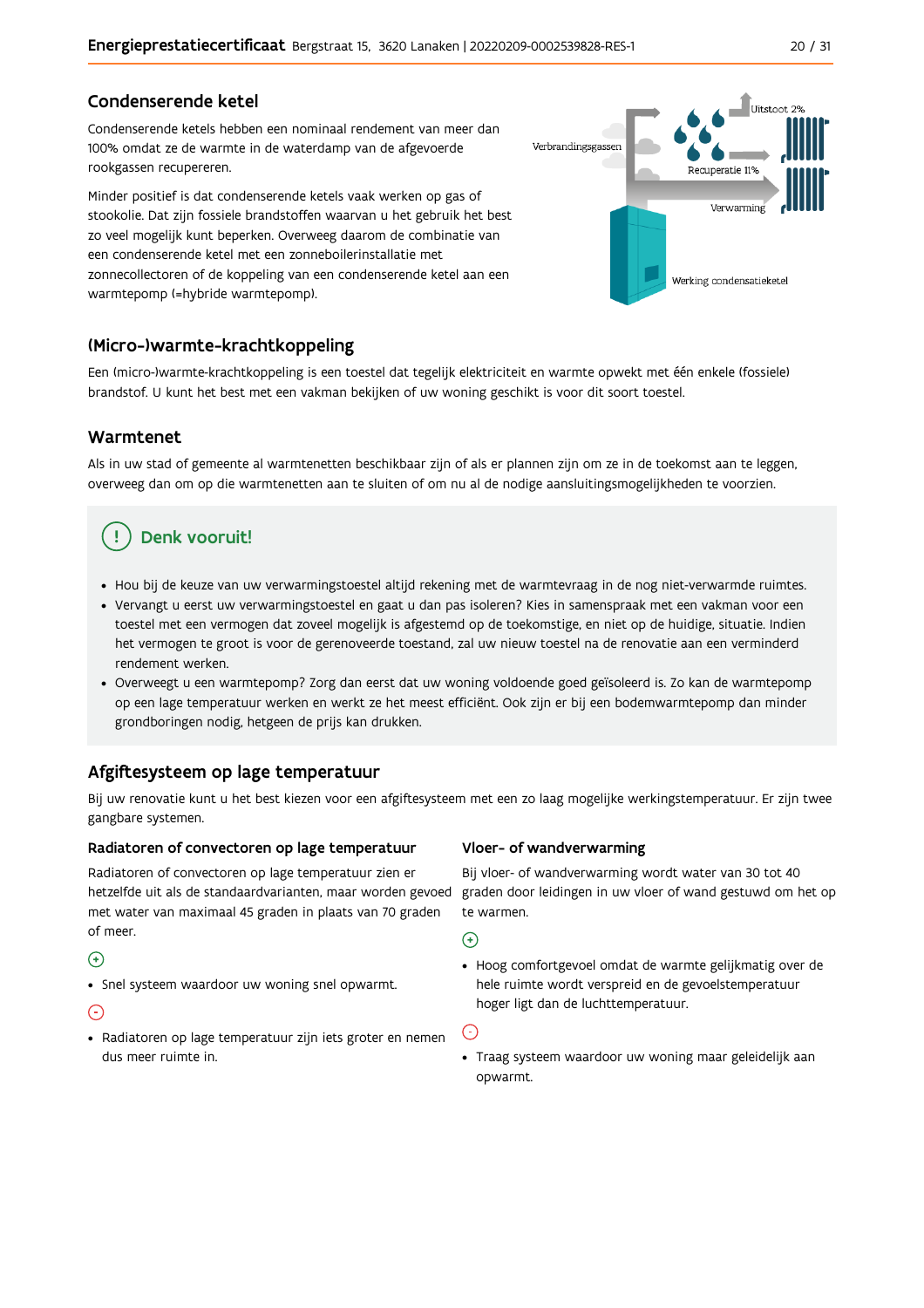#### Ţ Denk vooruit!

- · Overweegt u op lage temperatuur te verwarmen, controleer dan eerst of uw centrale verwarmingstoestel daarvoor geschikt is.
- Bent u van plan om vloerverwarming te plaatsen, plaats dan eerst voldoende isolatie in de vloer. Hou er rekening mee dat u achteraf geen isolatie meer kunt bijplaatsen boven op de vloer.
- · Bent u van plan om wandverwarming te plaatsen, plaats dan eerst voldoende isolatie in de muur. Hou er rekening mee dat u achteraf geen isolatie meer kunt bijplaatsen aan de binnenkant.

#### ้ <u>เ</u> Pas op!

- · Kiest u voor gefaseerd renoveren? Na bepaalde renovatiemaatregelen zult u minder hoeven te verwarmen. Hou er nu al rekening mee als u een verwarmingsoplossing kiest.
- · Let op dat u de kamerthermostaat niet plaatst tegen een buitengevel, naast een verwarmingselement of op een plaats waar veel tocht is. De regeling van uw verwarming werkt dan niet goed.

Laat u bijstaan door een architect, aannemer of vakman voor deskundig advies en een goede uitvoering van de werken.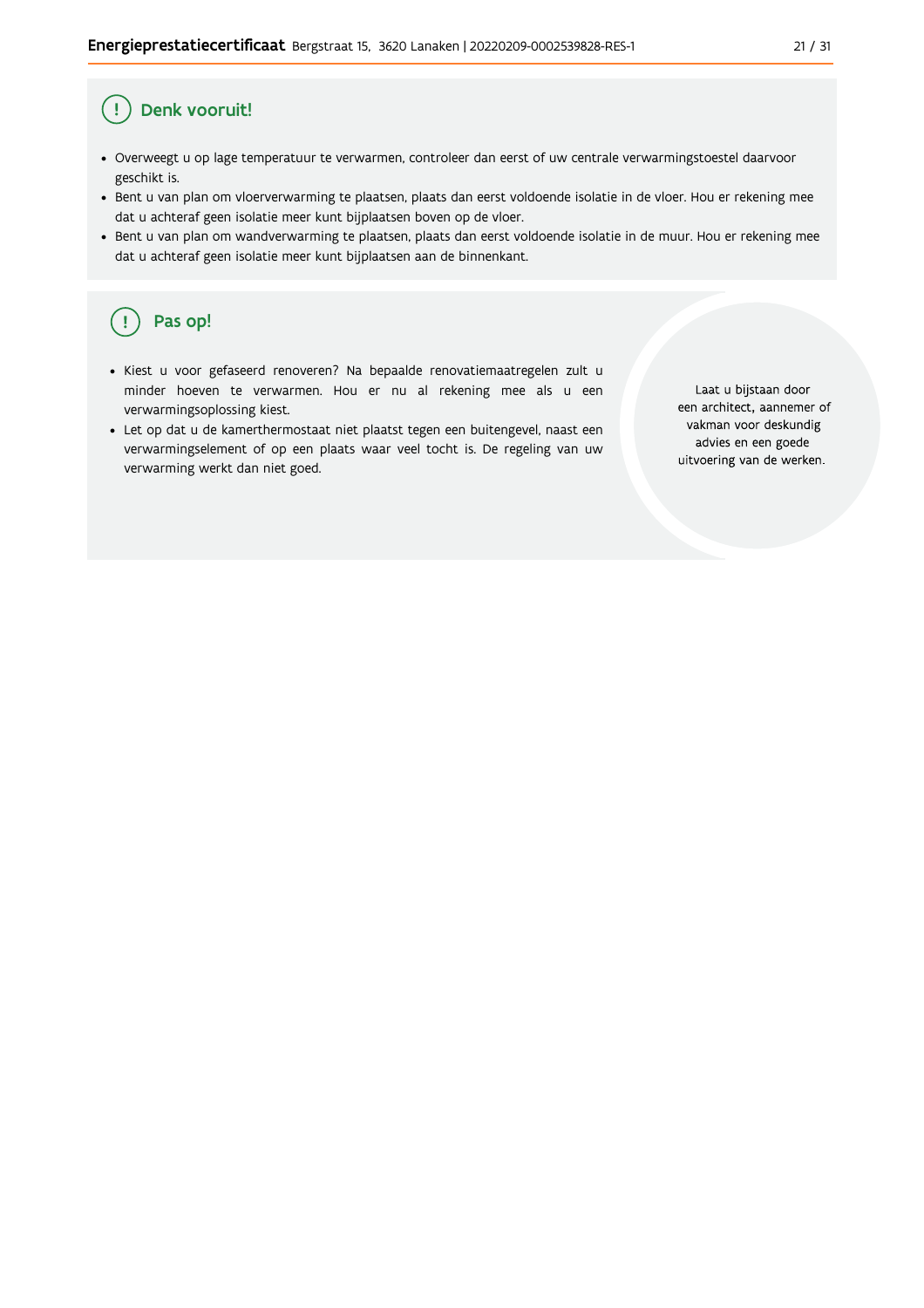#### Technische fiche van de ruimteverwarming

De energiedeskundige heeft de onderstaande gegevens ingevoerd. Bezorg die gegevens aan uw vakman.

## Installaties met één opwekker

|                                      | RV1                         | RV <sub>2</sub>          |  |
|--------------------------------------|-----------------------------|--------------------------|--|
|                                      | $\odot$                     | $\odot$                  |  |
| Omschrijving                         | $\overline{a}$              | $\overline{\phantom{a}}$ |  |
| Type verwarming                      | centraal                    | decentraal               |  |
| Aandeel in volume (%)                | 97%                         | 3%                       |  |
| Installatierendement (%)             | 55%                         | 32%                      |  |
| Aantal opwekkers                     | $\mathbf{1}$                | $\mathbf{1}$             |  |
| Opwekking                            |                             |                          |  |
|                                      | $\circledS$                 | $\blacksquare$           |  |
| Type opwekker                        | individueel                 | $\overline{a}$           |  |
| Energiedrager                        | stookolie                   | hout                     |  |
| Soort opwekker(s)                    | niet-condenserende<br>ketel | kachel                   |  |
| Bron/afgiftemedium                   | $\blacksquare$              | $\overline{\phantom{a}}$ |  |
| Vermogen (kW)                        | $\overline{\phantom{a}}$    | $\overline{\phantom{a}}$ |  |
| Elektrisch vermogen WKK<br>(kW)      |                             | ÷,                       |  |
| Aantal (woon)eenheden                | $\overline{\phantom{a}}$    | $\overline{\phantom{a}}$ |  |
| Rendement                            | $\overline{a}$              | $\overline{\phantom{a}}$ |  |
| Referentiejaar fabricage             | $\overline{a}$              | $\overline{a}$           |  |
| Labels                               |                             | $\overline{a}$           |  |
| Locatie                              | binnen beschermd<br>volume  |                          |  |
| Distributie                          |                             |                          |  |
| Externe stookplaats                  | nee                         | $\blacksquare$           |  |
| Ongeïsoleerde leidingen (m)          | 0m ≤ lengte ≤ 2m            | $\overline{a}$           |  |
| Ongeïsoleerde combilus (m)           | $\overline{a}$              | $\overline{\phantom{a}}$ |  |
| Aantal (woon)eenheden op<br>combilus |                             |                          |  |
| Afgifte & regeling                   |                             |                          |  |
| Type afgifte                         | radiatoren/convectoren      | $\overline{a}$           |  |
| Regeling                             | pompregeling                |                          |  |
|                                      | thermostatische             |                          |  |
|                                      | radiatorkranen              |                          |  |
|                                      | kamerthermostaat            |                          |  |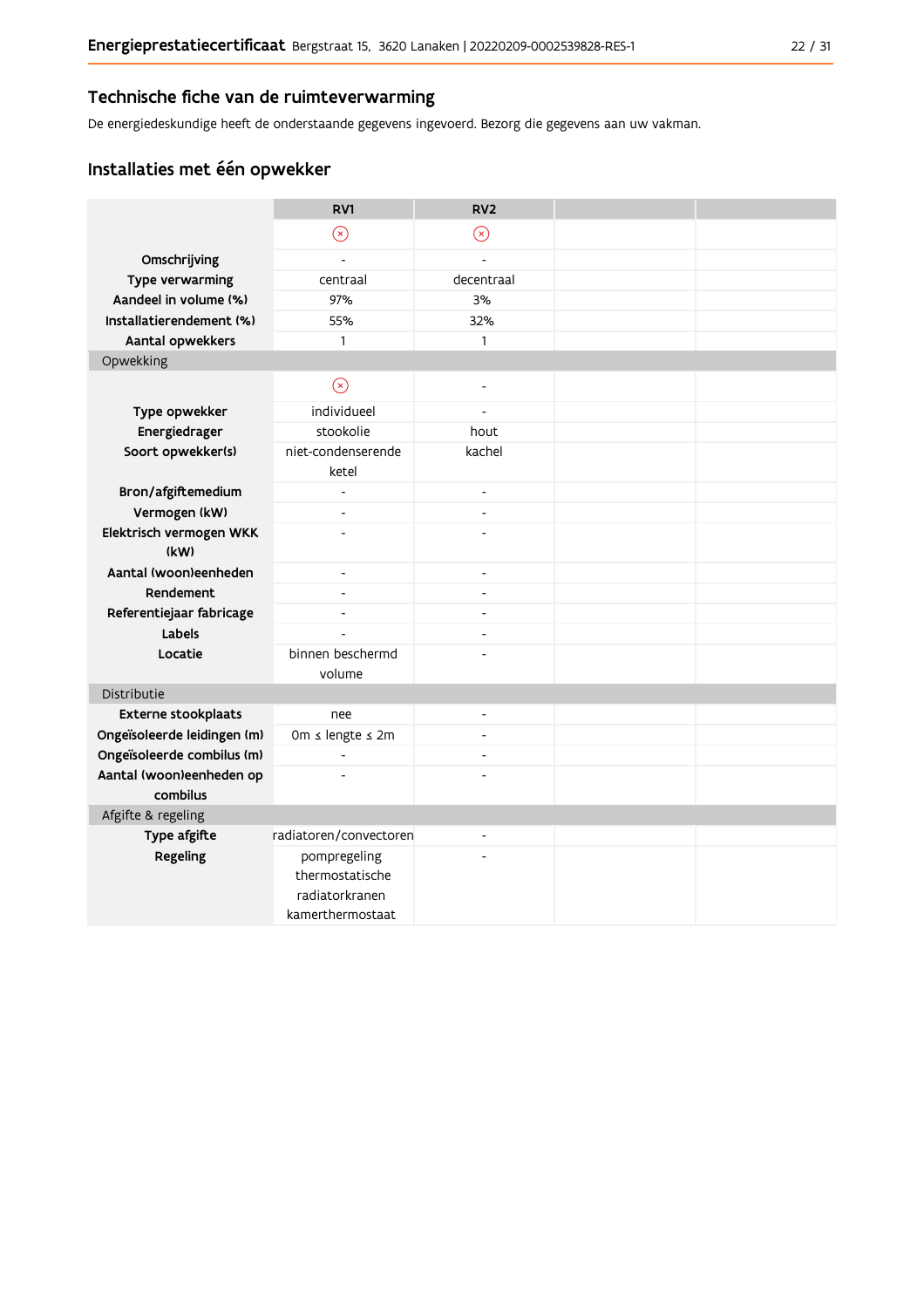

Zonneboiler

Er is geen zonneboiler aanwezig.

Volgens de zonnekaart is het dak geschikt € 5 000 voor 4,8 m<sup>2</sup> zonnecollectoren. Overweeg de plaatsing van een zonneboiler.

Zonnepanelen Er zijn geen zonnepanelen aanwezig.

Volgens de zonnekaart is het dak geschikt  $\epsilon$  5 500<sup> $\star$ </sup> voor 22 m<sup>2</sup> zonnepanelen. Overweeg de plaatsing van zonnepanelen.

De voorgestelde aanbevelingen zijn gebaseerd op de informatie uit de zonnekaart. De zonnekaart berekent automatisch het zonnepotentieel voor uw woning en geeft een indicatie van het aantal zonnepanelen én zonnecollectoren dat u op uw dak zou kunnen plaatsen.

De zonnekaart gaat uit van het elektriciteits- en watergebruik van een standaardgezin. Hou er bij de bepaling van de grootte van de te plaatsen installatie rekening mee dat uw eigen elektriciteits- en watergebruik daarvan kan afwijken.

Als er nog geen installaties op zonne-energie aanwezig zijn, geven de aanbevelingen steeds beide opties weer. Hoewel het op energetisch vlak het best is om beide installaties te plaatsen, zal dat door plaatsgebrek op uw dak in de praktijk echter niet altijd mogelijk zijn.

Voor meer informatie over de berekening van het zonnepotentieel kunt u terecht op de zonnekaart via www.energiesparen.be/zonnekaart.

#### Zonnepanelen

Zonnepanelen (ook wel fotovoltaïsche panelen of PV-panelen genoemd) zetten de energie van de zon om in elektriciteit.

Bij de bepaling van het aantal te plaatsen zonnepanelen kunt u ervoor kiezen om alleen uw eigen elektriciteitsverbruik te dekken of om meteen het volledige beschikbare dakoppervlak te benutten.

Om de zonnepanelen optimaal te laten renderen, plaatst u ze tussen oostelijke en westelijke richting onder een hoek van 20° tot 60°.

### Zonneboiler

Zonnecollectoren zetten de energie van de zon om in warmte. Een zonneboilerinstallatie bestaat uit zonnecollectoren op het dak en een opslagvat voor warm water. Een zonneboiler verwarmt een deel van het sanitair warm water met gratis zonnewarmte. Als de installatie voldoende groot is, kan ze ook in een deel van uw behoefte voor ruimteverwarming voorzien. Hou er wel rekening mee dat een zonnecollector het hoogste rendement behaalt in de zomer. Het rendement in de winter ligt beduidend lager.

Om de zonnecollectoren optimaal te laten renderen, plaatst u ze tussen oostelijke en westelijke richting onder een hoek van 20° tot 60°.



1. Zonnepaneel | 2. Omvormer | 3. Elektrische toestellen



1. Zonnecollector | 2. Opslagvat zonneboiler | 3. Sanitair warm water | 4. Afgifte-element voor ruimteverwarming (optioneel)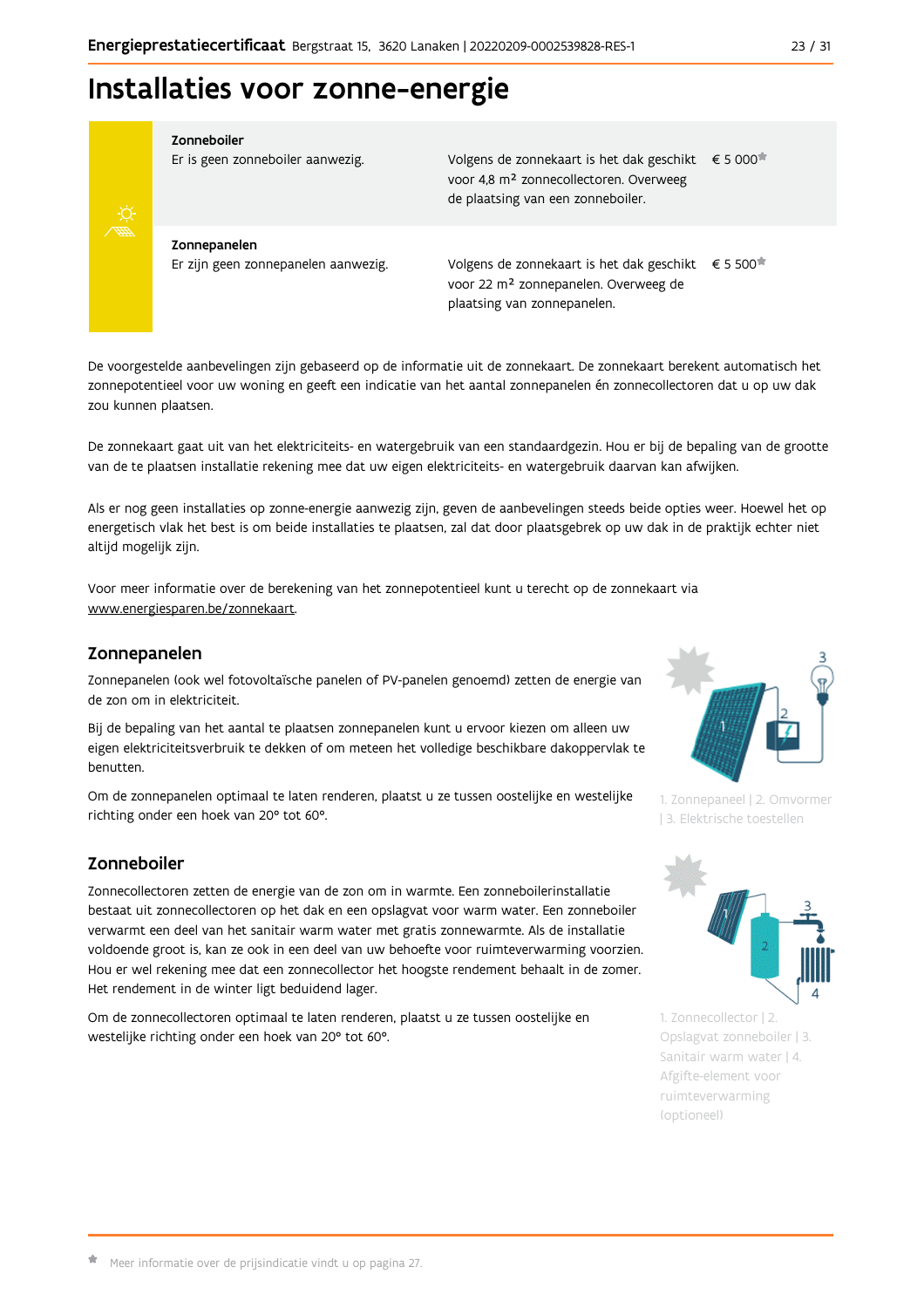#### Denk vooruit! Ţ

- · Zorg ervoor dat het dak waarop u de zonnepanelen of zonnecollectoren plaatst, goed is geïsoleerd. Als de installaties geplaatst zijn, kunt u het dak alleen nog aan de onderkant isoleren.
- · De groenste én de goedkoopste stroom is de stroom die u niet verbruikt. Probeer daarom eerst overbodig elektriciteitsverbruik te vermijden door bijvoorbeeld het sluimerverbruik te verminderen.
- · Beperk ook het gebruik van sanitair warm water door gebruik te maken van een spaardouchekop, een debietbegrenzer of een douchewarmtewisselaar.

#### Pas op! ( !

- · Schaduw van gebouwen, bomen en schoorstenen vermindert de opbrengst van zonnepanelen en zonnecollectoren.
- Informeer bij uw gemeentebestuur of u een bouwvergunning moet aanvragen voor de plaatsing van zonnepanelen of zonnecollectoren.

Laat u bijstaan door een architect, aannemer of vakman voor deskundig advies en een goede uitvoering van de werken.

#### Technische fiche van de installaties op zonne-energie

Geen installaties op zonne-energie aanwezig.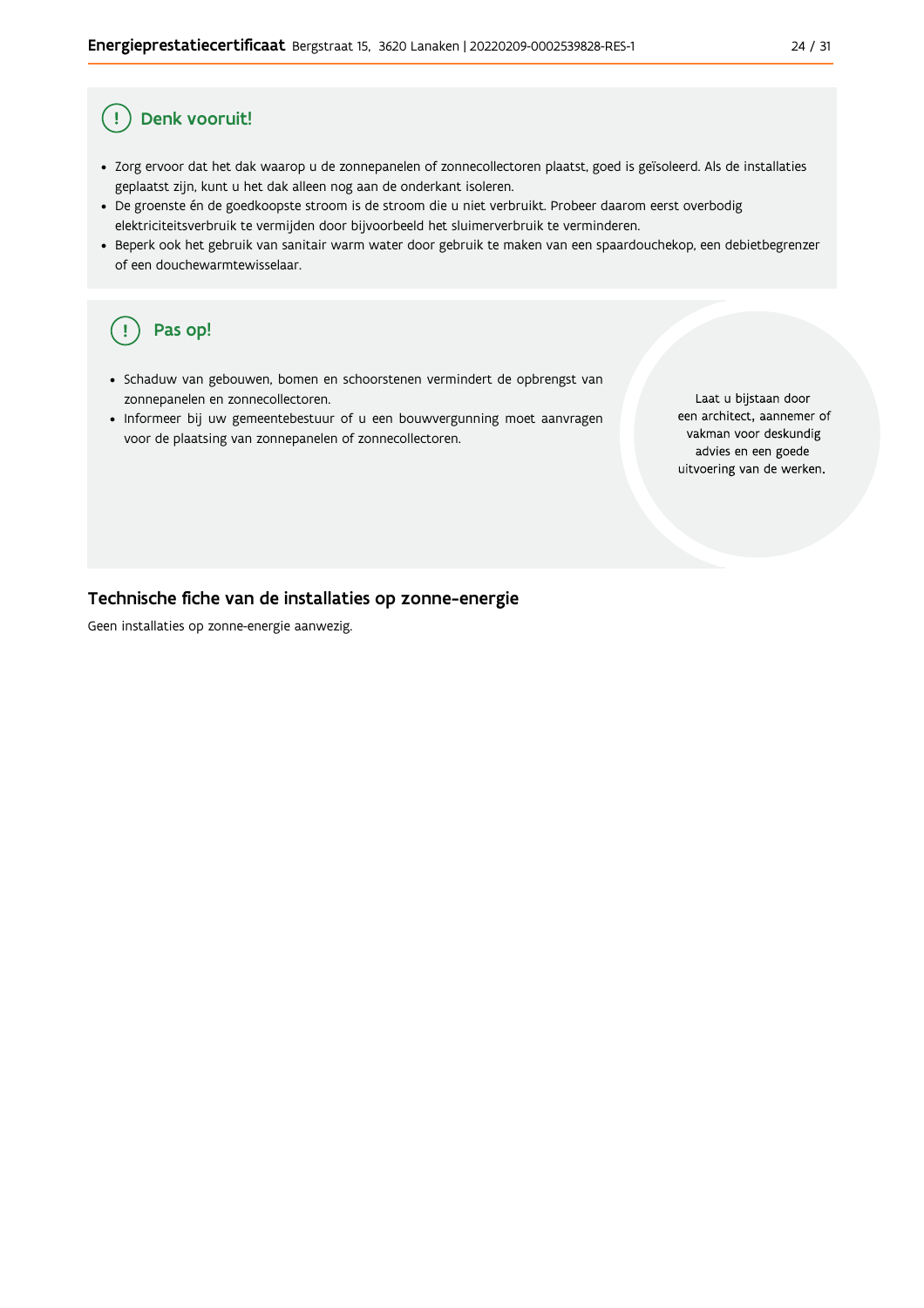# Overige installaties

#### Sanitair warm water



Uw woning beschikt niet over een zonneboiler. Overweeg de plaatsing van een zonneboiler of warmtepompboiler. Daarmee kunt u energie besparen.

|                                    | SWW1                     |  |  |  |  |
|------------------------------------|--------------------------|--|--|--|--|
| <b>Bestemming</b>                  | keuken en badkamer       |  |  |  |  |
| Opwekking                          |                          |  |  |  |  |
| Soort                              | individueel              |  |  |  |  |
| Gekoppeld aan ruimteverwarming     | ja, aan rv1              |  |  |  |  |
| Energiedrager                      |                          |  |  |  |  |
| Type toestel                       |                          |  |  |  |  |
| Referentiejaar fabricage           | -                        |  |  |  |  |
| Energielabel                       | $\overline{\phantom{a}}$ |  |  |  |  |
| Opslag                             |                          |  |  |  |  |
| Aantal voorraadvaten               | 1                        |  |  |  |  |
| Aantal (woon)eenheden              |                          |  |  |  |  |
| Volume (I)                         | <b>1501</b>              |  |  |  |  |
| Omtrek (m)                         | $\blacksquare$           |  |  |  |  |
| Hoogte (m)                         | $\overline{\phantom{a}}$ |  |  |  |  |
| Isolatie                           | aanwezig                 |  |  |  |  |
| Label                              |                          |  |  |  |  |
| Opwekker en voorraadvat één geheel | neen                     |  |  |  |  |
| Distributie                        |                          |  |  |  |  |
| Type leidingen                     | gewone leidingen         |  |  |  |  |
| Lengte leidingen (m)               | > 5m                     |  |  |  |  |
| Isolatie leidingen                 |                          |  |  |  |  |
| Aantal (woon)eenheden op leidingen | $\overline{\phantom{a}}$ |  |  |  |  |

#### Ventilatie

<u>99</u> Uw woning beschikt mogelijk niet over voldoende ventilatievoorzieningen. Een goede ventilatie is echter noodzakelijk om een gezond binnenklimaat te garanderen. Voorzie bij uw renovatie daarom in een ventilatiesysteem. Om energie te besparen, kunt u het best kiezen voor een systeem met vraagsturing of warmteterugwinning.

#### **Koeling**

 $-\bigcirc$ Uw woning heeft kans op oververhitting, ondanks de aanwezige zonwering. Vermijd de plaatsing van een koelinstallatie, want die verbruikt veel energie. Bekijk of andere maatregelen mogelijk zijn om oververhitting tegen te gaan: 's nachts intensief ventileren, bijkomende zonwering ...

| Koelinstallatie | afwezig |
|-----------------|---------|
|                 |         |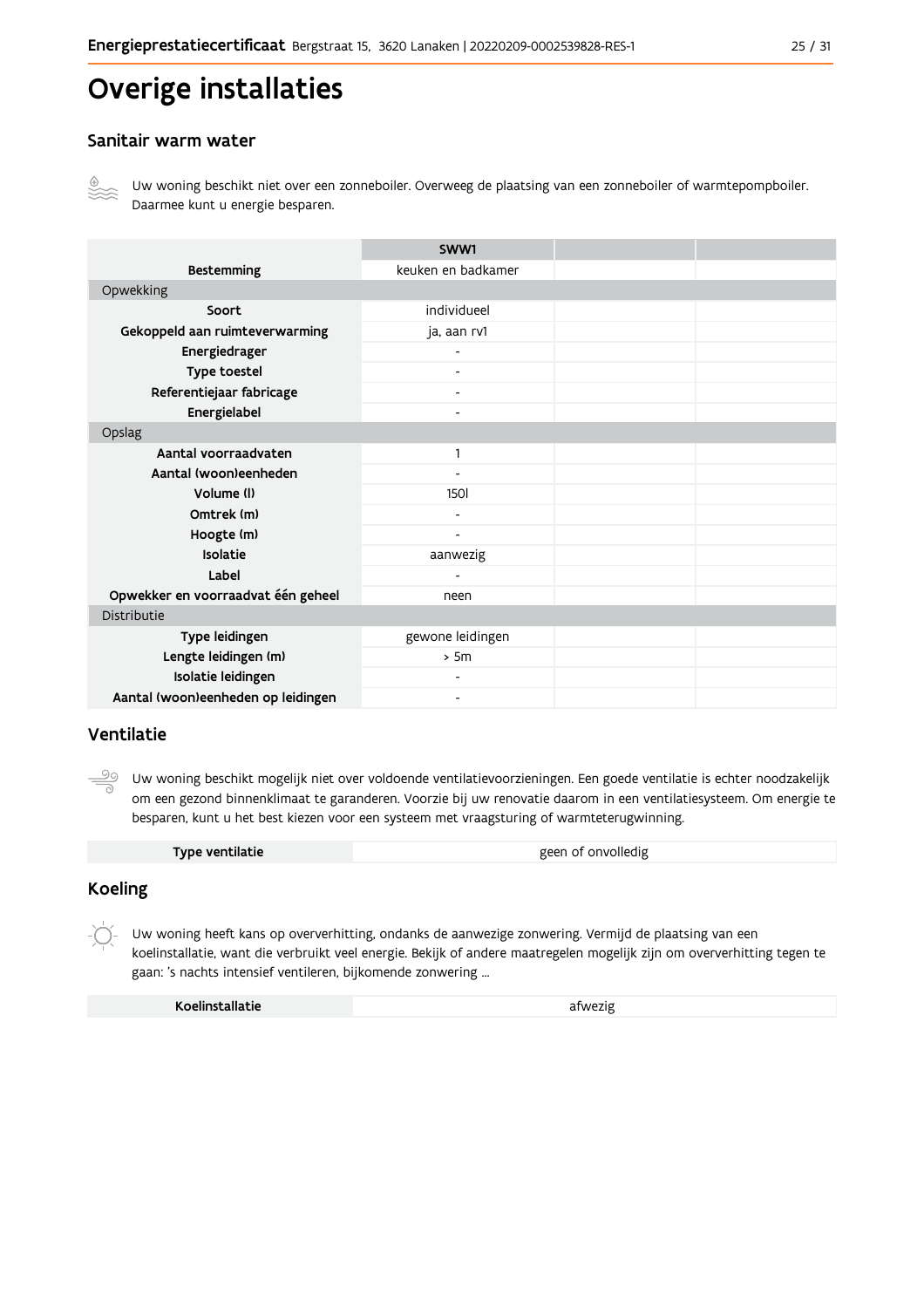# Bewijsstukken gebruikt voor dit EPC

### Welke bewijsstukken kan een energiedeskundige gebruiken?



De energiedeskundige gebruikt de informatie die hij ter plaatse ziet, aangevuld met de informatie uit bewijsstukken. Alleen documenten die voldoen aan de voorwaarden van het inspectieprotocol worden aanvaard. Ze moeten bijvoorbeeld duidelijk gelinkt kunnen worden aan de woning/het gebouw en de nodige detailinformatie bevatten.

### Let op!

Mondelinge informatie en verklaringen van architect, aannemer, eigenaar, ... worden niet aanvaard als bewijs.

In onderstaande lijst heeft de energiedeskundige aangeduid welke geldige bewijsstukken hij gebruikt heeft om dit EPC op te maken.

| Plannen: plannen bij stedenbouwkundige aanvraag, stedenbouwkundige plannen (goedgekeurd door de gemeente),                                                                                                       |
|------------------------------------------------------------------------------------------------------------------------------------------------------------------------------------------------------------------|
| technische plannen, uitvoeringsplannen of -details, asbuilt-plannen                                                                                                                                              |
| Lastenboeken, meetstaten of aanbestedingsplannen die deel uitmaken van een (aannemings)contract                                                                                                                  |
| Aannemingsovereenkomsten                                                                                                                                                                                         |
| Offertes of bestelbonnen                                                                                                                                                                                         |
| Informatie uit algemene vergadering van mede-eigenaars: verslag of proces-verbaal                                                                                                                                |
| Informatie uit werfverslagen, vorderingsstaten of processen-verbalen van voorlopige of definitieve oplevering                                                                                                    |
| Facturen van bouwmaterialen of leveringsbonnen                                                                                                                                                                   |
| Facturen van aannemers                                                                                                                                                                                           |
| Verklaring van overeenkomstigheid met STS of ATG, opgemaakt en ondertekend door de aannemer                                                                                                                      |
| Foto's waarop de samenstelling van het schildeel of de installatie te herkennen is (detailfoto's) en foto's waarmee<br>aangetoond kan worden dat het schildeel of de installatie geplaatst is (overzichtsfoto's) |
| EPB-aangiften, zoals het transmissieformulier en het EPW-formulier                                                                                                                                               |
| Informatie uit subsidieaanvragen bij de Vlaamse overheid of de netbetheerder                                                                                                                                     |
| Verslag van destructief onderzoek derde/expert                                                                                                                                                                   |
| Eerder opgemaakte EPC's, zoals het EPC van de Gemeenschappelijke Delen                                                                                                                                           |
| Technische documentatie met productinformatie                                                                                                                                                                    |
| Luchtdichtheidsmeting                                                                                                                                                                                            |
| WKK-certificaten of milieuvergunningen                                                                                                                                                                           |
| Elektriciteitskeuring                                                                                                                                                                                            |
| Verwarmingsauditrapport, keuringsrapport of reinigings- en verbrandingsattest ketel                                                                                                                              |
| Ventilatieprestatieverslag                                                                                                                                                                                       |
| Verslag energetische keuring koelsysteem                                                                                                                                                                         |
| Verlichtingsstudie en eventuele relightingpremie                                                                                                                                                                 |
| Aanvullende bewijsstukken: uittreksel van de kadastrale legger of het vergunningenregister, notariële akte,<br>ontvangst- of volledigheidsbewijs van de stedenbouwkundige aanvraag, verkavelingsvergunning,      |
|                                                                                                                                                                                                                  |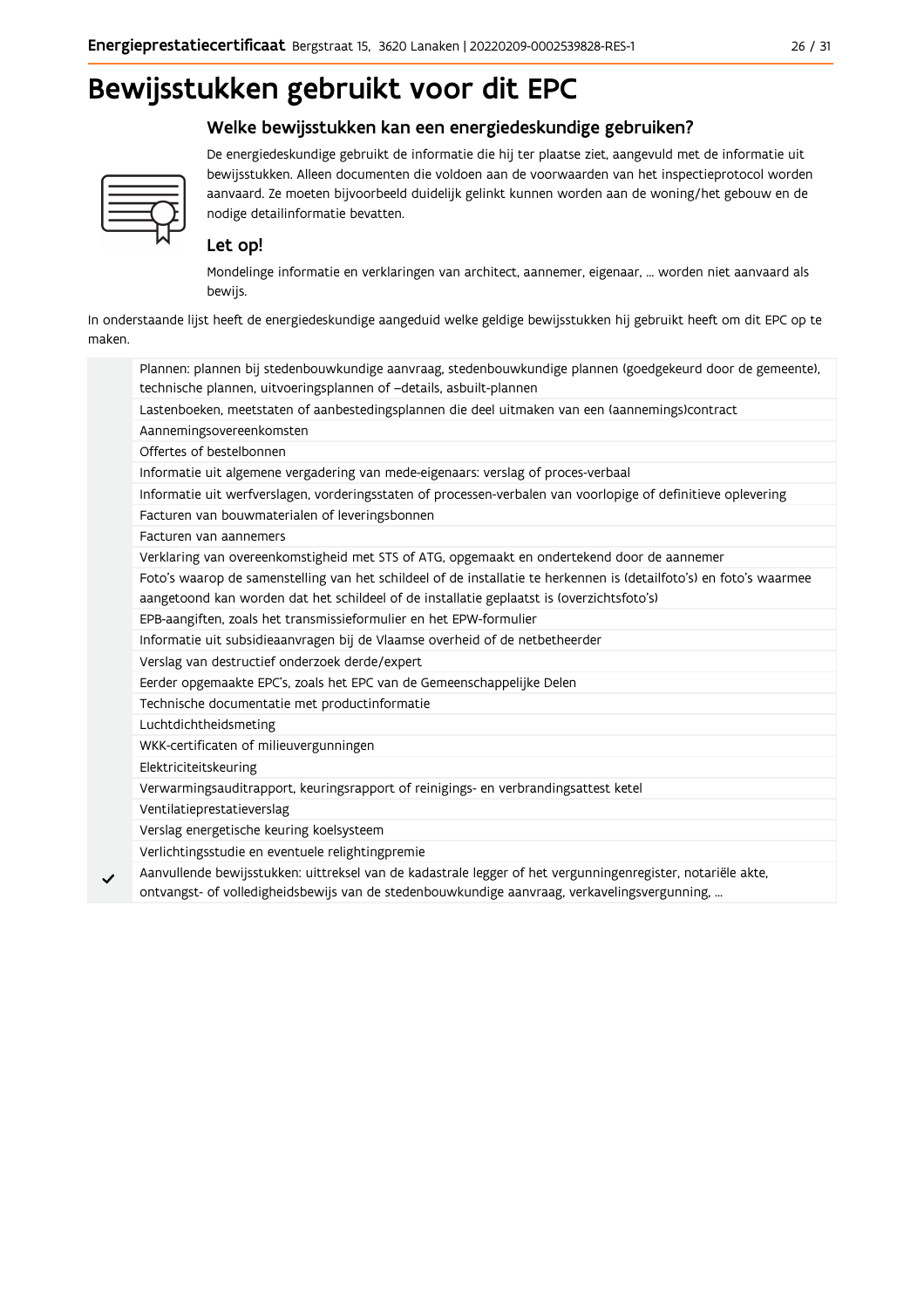# **Toelichting prijsindicaties**

### Deze toelichting beschrijft hoe de prijsberekeningen zijn opgemaakt.

De prijzen op het EPC zijn indicatieve gemiddelden die op geautomatiseerde wijze berekend zijn en afgerond zijn op 500 euro. Op basis van actuele gemiddelde eenheidsprijzen en de hoeveelheden die de energiedeskundige opgemeten heeft, berekent de software de prijsindicaties voor de aanbevolen werken. De prijsindicaties kunnen afwijken van de offerteprijzen van uw aannemer.

In de praktijk zijn vaak verschillende uitvoeringsmethodes mogelijk die niet evenveel kosten. Elke methode heeft voor- en nadelen. Het EPC oordeelt niet welke uitvoeringsmethode u het best kunt toepassen bij uw renovatie. Daarom geeft het een prijsindicatie voor de meest gangbare uitvoeringsmethode(s). Als er verschillende gangbare uitvoeringsmethodes zijn, toont het EPC de prijsindicatie voor de verschillende uitvoeringsmethodes.

De energiedeskundige controleert de prijsindicaties en de technische uitvoerbaarheid van de aanbevolen werken niet.

#### De berekening

De prijsindicaties op het EPC zijn geen volledige raming van uw renovatiebudget.

Renovatiewerken die geen betrekking hebben op de verbetering van de energieprestatie van uw woning (zoals een keuken- of badkamerrenovatie), worden niet in rekening gebracht.

In de tabellen verderop leest u welke kosten vervat zitten in de prijsindicaties en welke niet.

#### De aannames

Bij de berekening worden aannames gedaan (bijvoorbeeld: het dakgebinte is gezond; het onderdak is in goede staat; er is geen vochtprobleem in de muren; de muren hebben een standaardopbouw). Het is mogelijk dat de aannames niet van toepassing zijn op de specifieke toestand van uw woning. Dat kan ertoe leiden dat bijkomende werken nodig zijn, dat andere prijzen van toepassing zijn of dat bepaalde werken een specifieke techniek vragen. Het is ook mogelijk dat u de werken niet mag uitvoeren zonder vergunning. Vraag altijd advies aan een architect, aannemer of andere vakman. Werk samen met vakmensen die in orde zijn met de verzekeringsplicht, sociale en fiscale plichten.

#### De eenheidsprijzen

De gemiddelde eenheidspriizen die in de berekening gebruikt worden, zijn inclusief de kostpriis van standaardproducten van goede kwaliteit, plaatsingskosten, vervoerskosten, de stortkosten bij afbraak en 6% btw. Ze houden geen rekening met marktschommelingen of regionale prijsverschillen. Er wordt een meerprijs ingerekend voor kleine hoeveelheden en een minprijs voor grote hoeveelheden. De eenheidsprijzen zijn bepaald op basis van de volgende bronnen: Arch-index <2012-2017>, Aspen Index <2018>, UPA-BUA-Arch<2017> en overleg met vakmensen.

#### Meer informatie

Meer informatie over de prijsberekeningen vindt u op www.energiesparen.be.

#### In detail bekeken

Volgende kosten zijn te afhankelijk van de situatie en worden daarom bij geen enkele prijsindicatie in rekening gebracht:

- Algemene overkoepelende kosten, zoals loonkosten van de architect of ingenieur en coördinatiekosten;
- Werfinstallaties:
- · Vergunningen, zoals een bouwvergunning of een vergunning voor de inname van het openbaar terrein;
- Toeslagen voor werken in bepaalde regio's en grootstedelijke contexten:
- · Moeilijke bereikbaarheid van (een deel) van het gebouw;
- · Obstructies door naburige percelen, gebouwen en bomen;
- · Cultuurhistorische context of elementen, erfgoed (want niet alle uitvoeringsmethodes zijn dan mogelijk);
- · Technische complexiteit ten gevolge van eigenaardigheden aan het gebouw;
- · Opmaak van een asbestinventaris en verwijderen van asbest;
- · Meerprijzen omdat de werken niet in één fase kunnen worden uitgevoerd.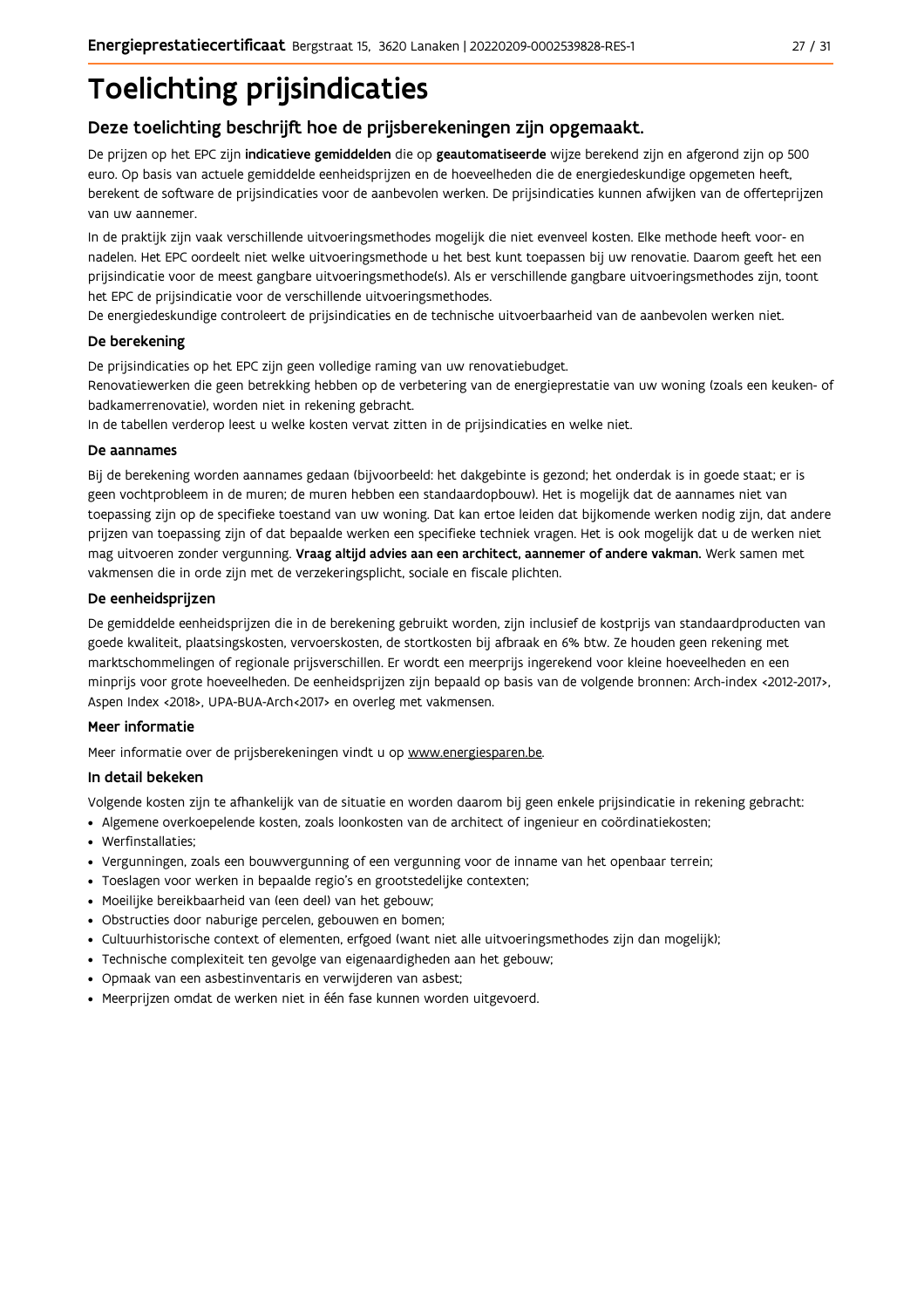In de onderstaande tabel wordt per maatregel aangegeven welke kosten wel en welke kosten niet zijn opgenomen in de berekening. Bij de werken die niet zijn inbegrepen, wordt aangenomen dat de werken niet altijd noodzakelijk zijn, of dat het element in goede staat is, gezond, stabiel, voldoende draagkrachtig, droog, correct geplaatst ...

Als u werken combineert, kan dit een prijsvoordeel opleveren.

|                                                   | Inbegrepen werken                                                                                                                                                                                                                                                                                                                                                                                                                                                                                                                                                                           | Niet inbegrepen                                                                                                                                                                                                                                                                                                                                                                                                                     |
|---------------------------------------------------|---------------------------------------------------------------------------------------------------------------------------------------------------------------------------------------------------------------------------------------------------------------------------------------------------------------------------------------------------------------------------------------------------------------------------------------------------------------------------------------------------------------------------------------------------------------------------------------------|-------------------------------------------------------------------------------------------------------------------------------------------------------------------------------------------------------------------------------------------------------------------------------------------------------------------------------------------------------------------------------------------------------------------------------------|
| <b>Hellend dak</b><br>Isoleren aan de binnenkant  | · Indien aanwezig: verwijderen van dunne<br>oude isolatielaag en dampscherm<br>• Plaatsen van nieuwe isolatie en<br>dampscherm<br>• Maken van aansluitingen met dakvensters<br>en dakkapellen<br>· Dakdoorvoeren voor rookgasafvoer,<br>ventilatie of verluchting van sanitair<br>(exclusief de afvoeren)                                                                                                                                                                                                                                                                                   | • Afbraak en nieuwe plaatsing van een<br>standaard afwerking<br>Er wordt aangenomen dat volgende elementen<br>kunnen behouden worden:<br>• Dakstructuur<br>• Onderdak<br>• Dakbedekking<br>· Regenwaterafvoer (goten en afvoerbuizen)                                                                                                                                                                                               |
| <b>Hellend dak</b><br>Isoleren aan de buitenkant  | • Verwijderen van onderdak, dakbedekking en<br>dakgoten<br>· Indien aanwezig: verwijderen van oude<br>buitenisolatie en dampscherm<br>· Plaatsen van onderdak, dakbedekking<br>(gemiddelde van dakpannen en kunstleien)<br>en dakgoten<br>• Plaatsen van nieuwe isolatie en<br>dampscherm<br>• Maken van aansluitingen met dakvensters,<br>dakkapellen en andere dakvlakken<br>• Afnemen en herplaatsen van bestaande<br>PV-panelen of zonneboiler<br>· Dakdoorvoeren voor rookgasafvoer,<br>ventilatie of verluchting van sanitair<br>(exclusief de afvoeren)<br>• Een kraan of lastenlift | · Vergroten van de dakranduitsprong bij een<br>deel van de gevels.<br>· Bijkomende werken voor een goede<br>aansluiting met reeds aanwezige<br>muurisolatie of andere isolatielagen<br>(koudebruggen vermijden)<br>Er wordt aangenomen dat volgende elementen<br>kunnen behouden worden:<br>• Dakstructuur<br>• Binnenafwerking<br>· Aan de binnenzijde reeds aanwezige<br>isolatielagen met dampscherm<br>• Regenwaterafvoerbuizen |
| Plat dak<br>Isoleren bovenop het<br>bestaande dak | • Plaatsen van isolatie en dampscherm<br>· Plaatsen van dakdichting en dakdoorvoer<br>· Verhogen van de dakrand en plaatsen van<br>dakrandprofiel<br>• Aansluitingen met aanwezige koepels<br>• Afnemen en herplaatsen van bestaande<br>PV-panelen of zonneboiler<br>· Dakdoorvoeren voor rookgasafvoer,<br>ventilatie of verluchting van sanitair<br>(exclusief de afvoeren)<br>· Bij omkeerdak: verwijderen van ballast en<br>isolatie                                                                                                                                                    | Er wordt aangenomen dat de dakhelling<br>voldoende is voor een goede afwatering.<br>Er wordt aangenomen dat volgende elementen<br>kunnen behouden worden:<br>• Dakstructuur<br>· Dakafdichting (kan gebruikt worden als<br>dampscherm)<br>• Binnenafwerking<br>• Regenwaterafvoer (goten en buizen)                                                                                                                                 |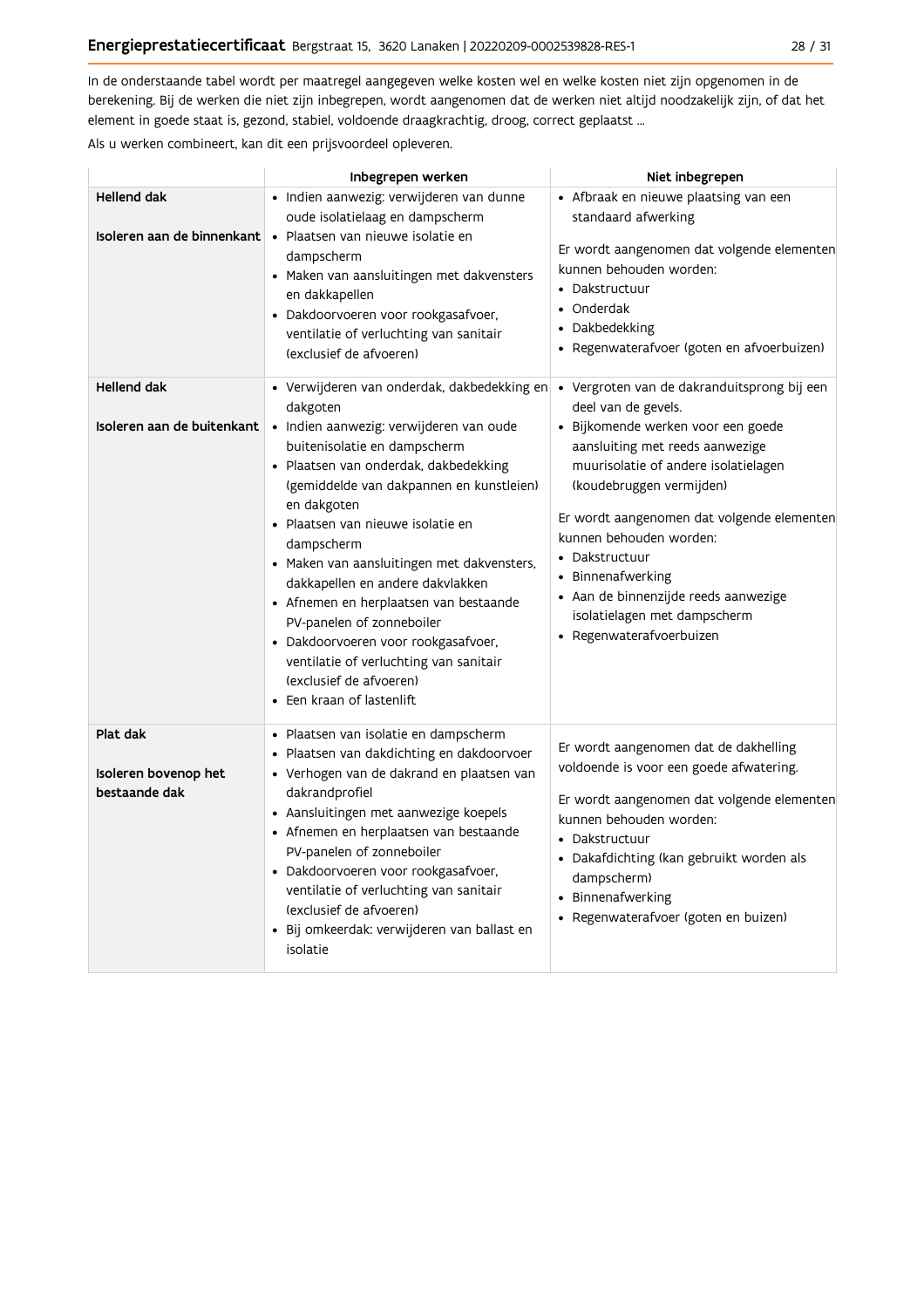| Muren<br>Isoleren aan de binnenkant | • Afbraak van vloerplinten en vensterbanken<br>• Afnemen en herplaatsen van aanwezige<br>radiatoren/convectoren, inclusief<br>aanpassingen aan leidingen<br>• Plaatsen van isolatie en dampscherm,<br>inclusief stijl- en regelwerk bij half-stijve<br>isolatieplaten<br>· Bij de onderbreking van isolatielaag door<br>binnenmuren: doortrekken van de isolatie<br>op de binnenmuren over minstens 1 meter<br>(koudebrug vermijden)<br>· Plaatsen van een standaard afwerking<br>(gipskartonplaten, geplamuurd en<br>geschilderd + stijl- en regelwerk), inclusief<br>vloerplinten en vensterbanken<br>• Aanwerken rond vensters en deuren<br>• Aanpassingen aan elektriciteitsbekabeling,<br>stopcontacten, schakelaars en<br>wandverlichting | • Vochtonderzoek en vochtbehandeling<br>• Volledige afbraak binnenafwerking (vb.<br>behang en muurbepleistering)<br>· Plaatsen van muurdoorvoeren                                                                                                                                                                                                                      |
|-------------------------------------|-------------------------------------------------------------------------------------------------------------------------------------------------------------------------------------------------------------------------------------------------------------------------------------------------------------------------------------------------------------------------------------------------------------------------------------------------------------------------------------------------------------------------------------------------------------------------------------------------------------------------------------------------------------------------------------------------------------------------------------------------|------------------------------------------------------------------------------------------------------------------------------------------------------------------------------------------------------------------------------------------------------------------------------------------------------------------------------------------------------------------------|
| Muren<br>Isoleren aan de buitenkant | • Afzagen van bestaande dorpels<br>• Afbraak van regenwaterafvoerbuizen<br>· Vergroten van de dakranduitsprong bij een<br>deel van de gevels.<br>• Plaatsen van isolatie<br>· Plaatsen van een standaardgevelafwerking =<br>gemiddelde van<br>· Sierbepleistering 25 mm (mineraal<br>gebonden)<br>• Vezelcementplaten<br>• Houten beplanking (ceder en merbau)<br>• Strokenbekleding met laminaat 8 mm<br>• Thermisch veredeld hout<br>• Steenstrips<br>Aanwerken rond vensters en deuren<br>Plaatsen van muurdoorvoeren<br>Plaatsen van nieuwe dorpels<br>· Plaatsen van regenwaterafvoerbuizen<br>· Stellingen (vanaf twee verdiepingen)                                                                                                      | · Uitvlakken van de muren<br>• Aansluiting met reeds aanwezige dakisolatie<br>· Afbraak van de gevelsteen bij spouwmuren<br>· Aanpassingen aan buitenaanleg,<br>buitenkranen, buitenverlichting<br>• Aanpassingen aan luifels, dakgoten,<br>zonwering en luiken<br>• Afwerking bij muren die grenzen aan een<br>onverwarmde binnenruimte zoals een<br>garage of kelder |
| Vensters vervangen                  | · Afbraak en plaatsen van nieuwe draai-kip<br>vensters (gangbare maten en vormen,<br>gemiddelde prijs van hout, aluminium en<br>PVC)<br>Plaatsen van ventilatieroosters bij een deel<br>$\bullet$<br>van de vensters (tenzij mechanische<br>ventilatie aanwezig is)<br>• Plaatsen van nieuwe vensterbanken<br>· Plaatsen van dorpels bij de vervanging van<br>glasbouwstenen door vensters<br>• Herstellingen aan binnen- of<br>buitenafwerking<br>· Plaatsen van dichtingsvoegen met de gevel<br>• Een hijstoestel                                                                                                                                                                                                                             | · Toeslag voor bijzondere afmetingen en<br>vormen<br>• Toeslag voor bijzonder beslag, sloten of<br>beglazing met specifieke eigenschappen of<br>versieringen<br>• Rolluiken en rolluikkasten<br>• Vliegenramen                                                                                                                                                         |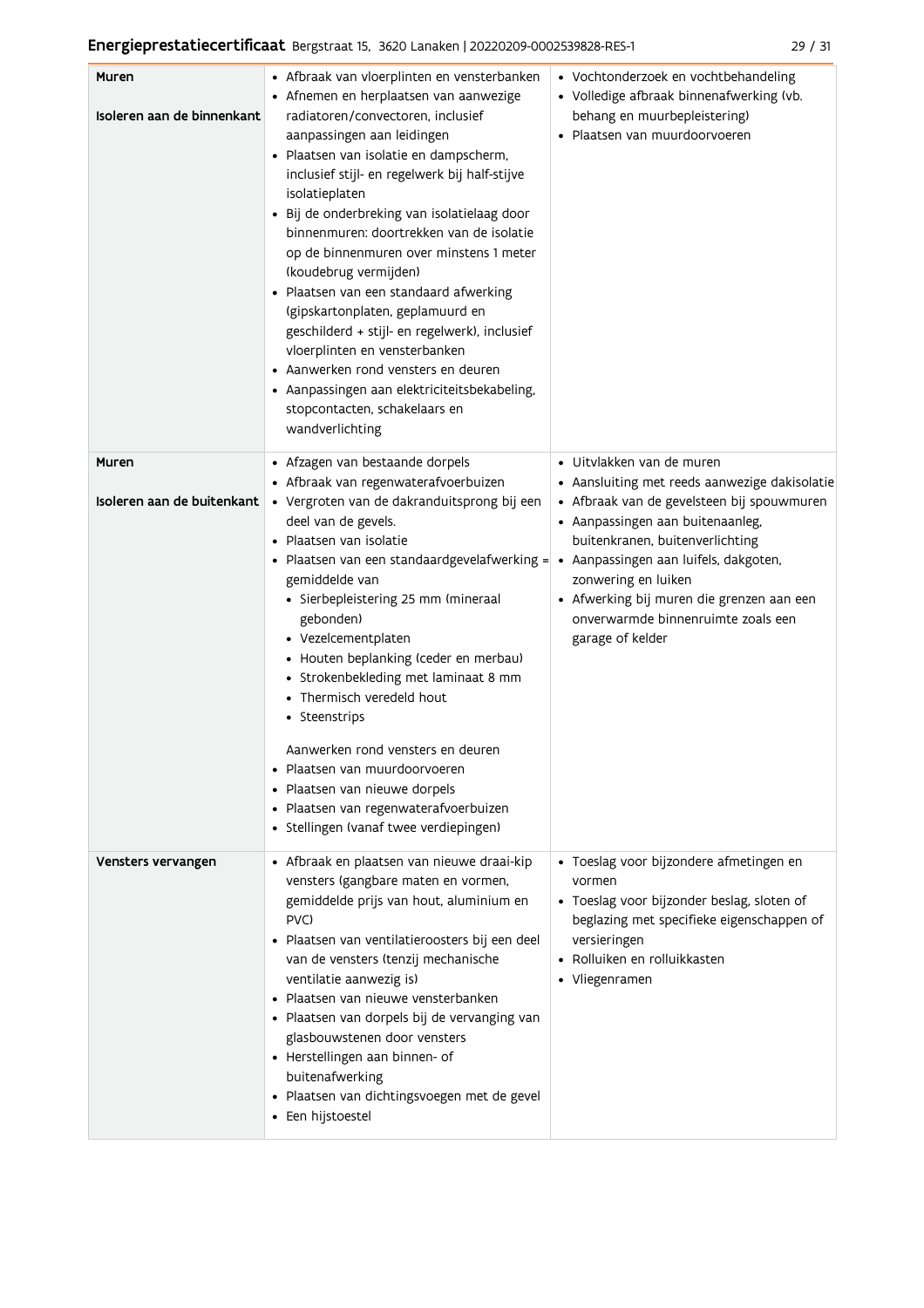| Dakvensters vervangen          | • Afbraak en plaatsen van nieuwe dakvensters • Toeslag voor bijzondere afmetingen en<br>(gangbare maten en vormen)<br>· Plaatsen van een geïsoleerde en luchtdichte<br>kader<br>• Aanwerken van de dakbedekking<br>• Aanwerken van de binnenafwerking<br>· Plaatsen van ventilatieroosters bij een deel<br>van de vensters (tenzij mechanische<br>ventilatie aanwezig is)<br>• Een hijstoestel                                                                                                                                                                                                                                                                                                                                                                                                                                                                                                                                                  | vormen<br>• Toeslag voor beglazing met specifieke<br>eigenschappen<br>• Zonwering of verduisterende screens                                                                                                                                                                                            |
|--------------------------------|-------------------------------------------------------------------------------------------------------------------------------------------------------------------------------------------------------------------------------------------------------------------------------------------------------------------------------------------------------------------------------------------------------------------------------------------------------------------------------------------------------------------------------------------------------------------------------------------------------------------------------------------------------------------------------------------------------------------------------------------------------------------------------------------------------------------------------------------------------------------------------------------------------------------------------------------------|--------------------------------------------------------------------------------------------------------------------------------------------------------------------------------------------------------------------------------------------------------------------------------------------------------|
| Koepels vervangen              | • Afbraak en plaatsen van een nieuwe koepel<br>(gangbare maten en vormen, kunststof) met<br>isolerende opstand<br>• Aanwerken van de dakafdichting<br>• Aanwerken van de binnenafwerking<br>• Een hijstoestel                                                                                                                                                                                                                                                                                                                                                                                                                                                                                                                                                                                                                                                                                                                                   | · Toeslag voor speciale afmetingen en vormen                                                                                                                                                                                                                                                           |
| Deuren en panelen<br>vervangen | • Afbraak en plaatsen van nieuwe deuren en<br>panelen (gemiddelde prijs van hout,<br>aluminium en PVC)<br>• Herstellingen aan binnen- of<br>buitenafwerking, inclusief deurkruk<br>· Plaatsen van dichtingsvoegen met de gevel                                                                                                                                                                                                                                                                                                                                                                                                                                                                                                                                                                                                                                                                                                                  | · Toeslag voor bijzondere afmetingen en<br>vormen<br>• Toeslag voor beslag, sloten of beglazing met<br>specifieke eigenschappen<br>• Toeslag voor versieringen<br>• Rolluiken en rolluikkasten<br>• Vliegenramen<br>Er wordt aangenomen dat volgende elementen<br>kunnen behouden worden:<br>• Dorpels |
| Verwarmingsinstallatie         | De volgende kosten zijn inbegrepen,<br>afhankelijk van wat (gedeeltelijk) aanwezig is<br>en wat niet:<br>· Afbraak van verwarmingstoestellen die niet<br>energie-efficiënt zijn (vb. elektrische<br>vloerverwarming, kachel,<br>niet-condenserende ketel)<br>Plaatsen van een energie-efficiënt<br>$\bullet$<br>verwarmingstoestel (vb. warmtepomp,<br>condenserende ketel), inclusief de werken<br>die nodig zijn voor een goede werking<br>ervan<br>· Plaatsen van een nieuw afgiftesysteem op<br>lage temperatuur in ruimten zonder<br>verwarming, inclusief regelsysteem (vb.<br>laagtemperatuurradiatoren/convectoren,<br>wand- of vloerverwarming + buitenvoeler<br>en kamerthermostaat)<br>· Plaatsen van leidingen in opbouw wanneer<br>deze ontbreken<br>• Aanpassingen aan technieken en<br>leidingdoorvoeren (elektriciteit, riolering)<br>· Isoleren van ongeïsoleerde leidingen<br>• Grondboring bij een bodem/water<br>warmtepomp | • Keuringen en inwerkingstellingskosten<br>· Herstellingen van afwerkingen (gevel,<br>binnenmuren en plafonds)<br>Er wordt aangenomen dat volgende elementen<br>kunnen behouden worden:<br>· Energie-efficiënte verwarmingstoestellen<br>· Bestaand afgiftesysteem en leidingen                        |